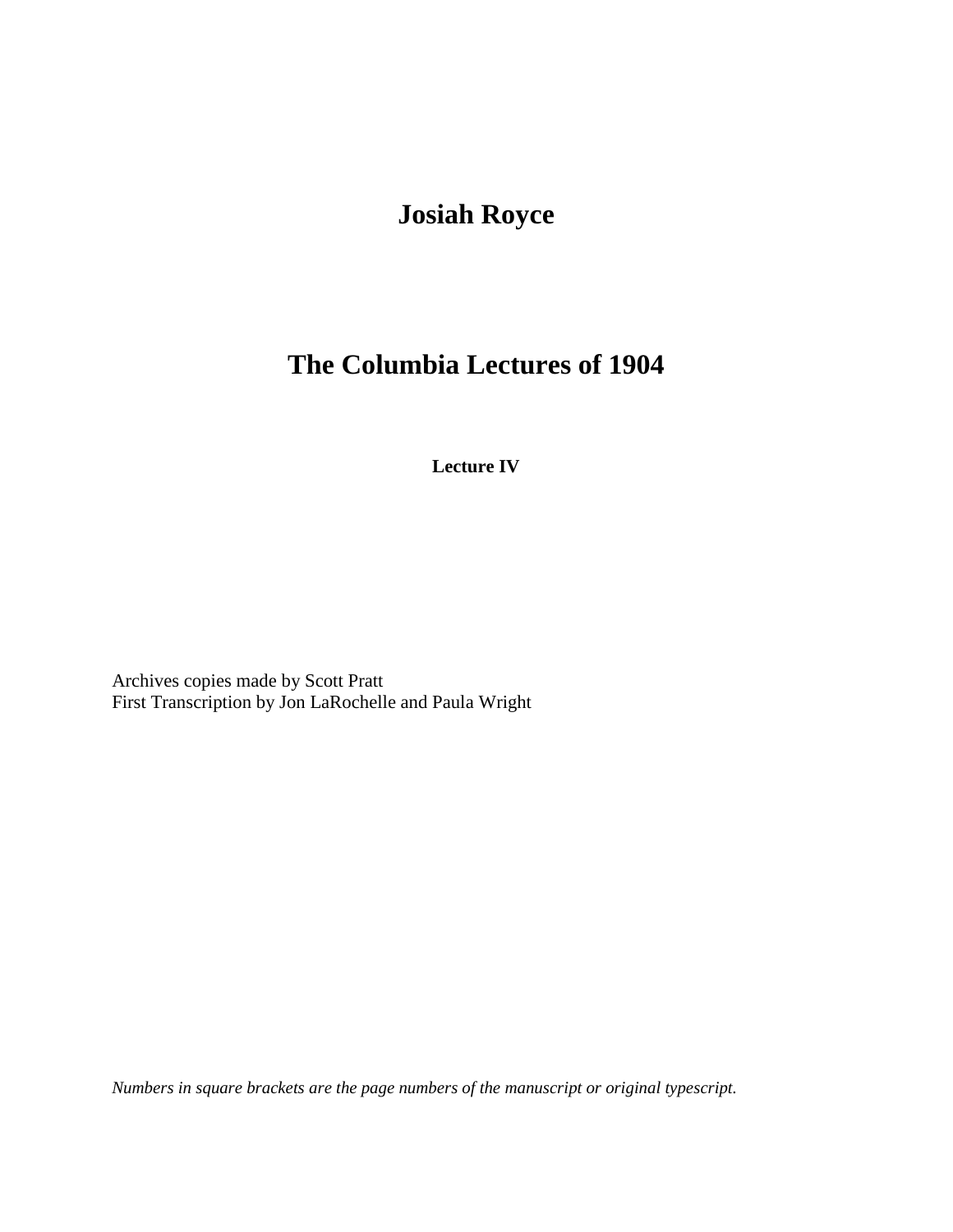Lecture 4.

[43] The summary of the various types of scientific concepts which we have given in the former lectures now needs to be supplemented by some further applications to conception that are well known to be of general use in science. Our assertion has been that in terms of classes, relations, ordered series, levels and transformations, we are able to define not only the various conceptual forms which appear in science but the properties and combinations of those conceptual forms which are of the utmost service in the work of science. Anyone who has followed our discussion will also be no doubt in the mind of anyone who has considered the illustrations used in our foregoing discussion that ordered series, that what we have called "levels" and what we have defined as "transformations", can be, and very often are, part not only of the work of science but of the applications of human thought. But someone who has listened to the foregoing discussion may have missed the express mention of certain concepts or conceptual forms that are universally recognized to be of great scientific importance. "What," one may ask, "has been said with regard to the significance of quantitative conception for exact science?" When in some of the natural discussions of the ideals and methods of science it was asserted that every science is a science in so far as it reaches the stage where the application of mathematical formulae is permissible and fruitful, those who made use of such expressions generally added the definition that mathematics is the science which deals with quantities and their relations. From [44] this point of view the concept of quantity especially marks the line where mathematical and exact procedure begin to be possible, and consequently the concept of quantity would occupy a place in the rest of human concepts, that ought not to be ignored in any statement of the characteristic concepts of science.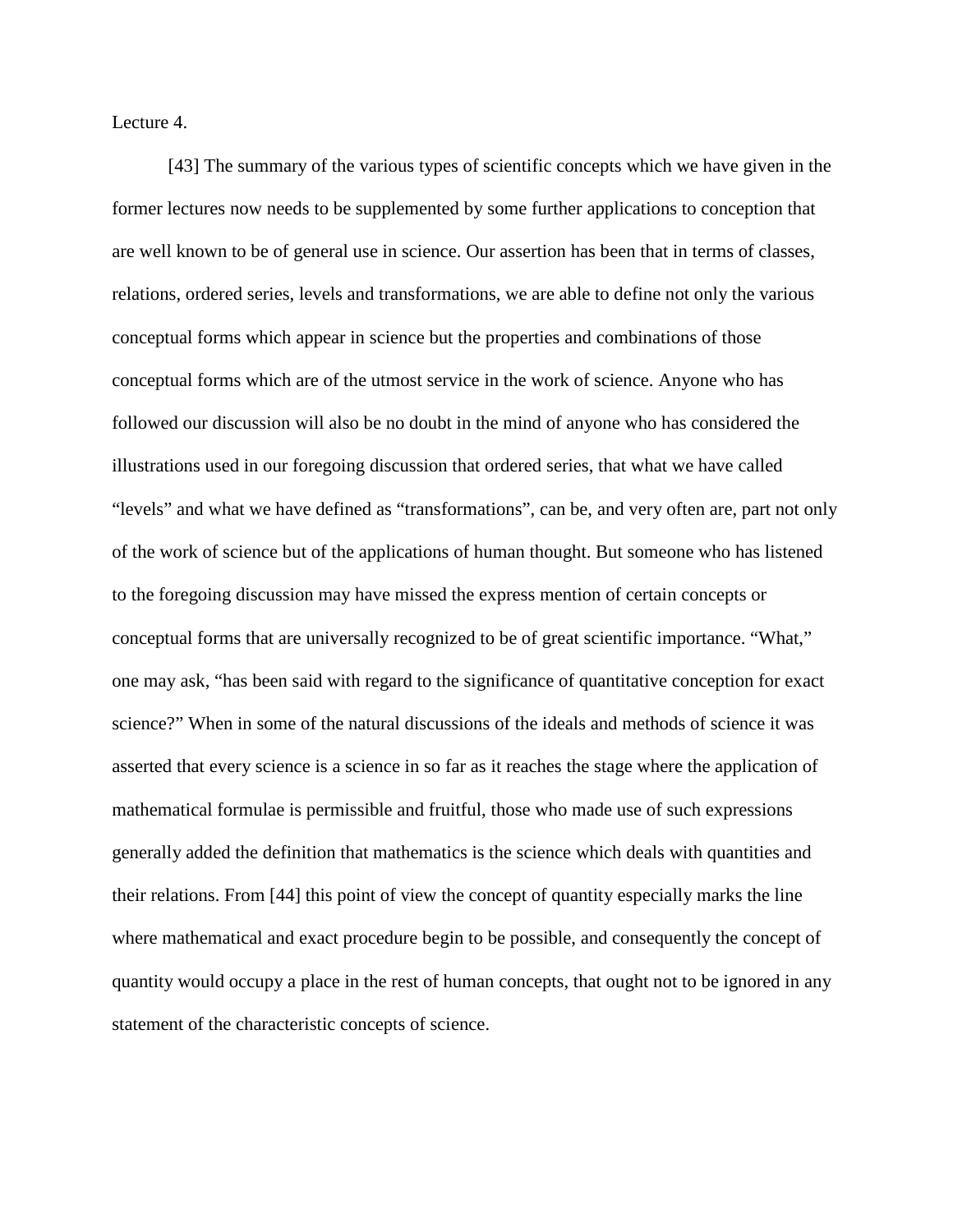As a fact, however, the foregoing definition of the scope of mathematical science is no longer adopted by those who are acquainted with the modern advances of mathematics. Mathematics is certainly not exclusively the science of quantity. It would be nearer the truth to say that mathematics is the science of exactly definable order. And as we shall see in a moment, this definition would include within its scope the whole field covered by the older definition of mathematics. It is no part of my purpose, however, to defend even that definition of mathematics as quite sufficient to cover the whole scope of that science. It does concern us, however, to note that there are unquestionably mathematical sciences which have no occasion to make use of quantitative concepts. The best known and the most highly developed of these branches of mathematics is modern "projective geometry", which deals with systems of space relations in a precise way, in fact a way that can be stated almost wholly in symbolical language, while on the other hand the projective relations are very sharply distinguishable from what are called metrical relations of space, and can be treated without using a single concept of a quantitative nature. The modern science of what has been called the "algebra of logic", the discussion namely in symbolical language of the fundamental relations of logical classes, and of the properties of systems of relations, is a mathematical science but in no sense [45] a science that directly depends upon dealing with quantities. If one is therefore to maintain from the modern point of view that a science becomes exact in proportion as it becomes mathematical, one must modify what used to be regarded as the application of such of definition. A science becomes mathematical when you give an exact account of the fundamental principles which determine very vast ranges of fact in that science, and when you can deduce from your statements of the fundamental principles the precise results by methods such as those of algebra, or of any similarly precise construction of symbolic systems. The prominence of the idea of quantity in the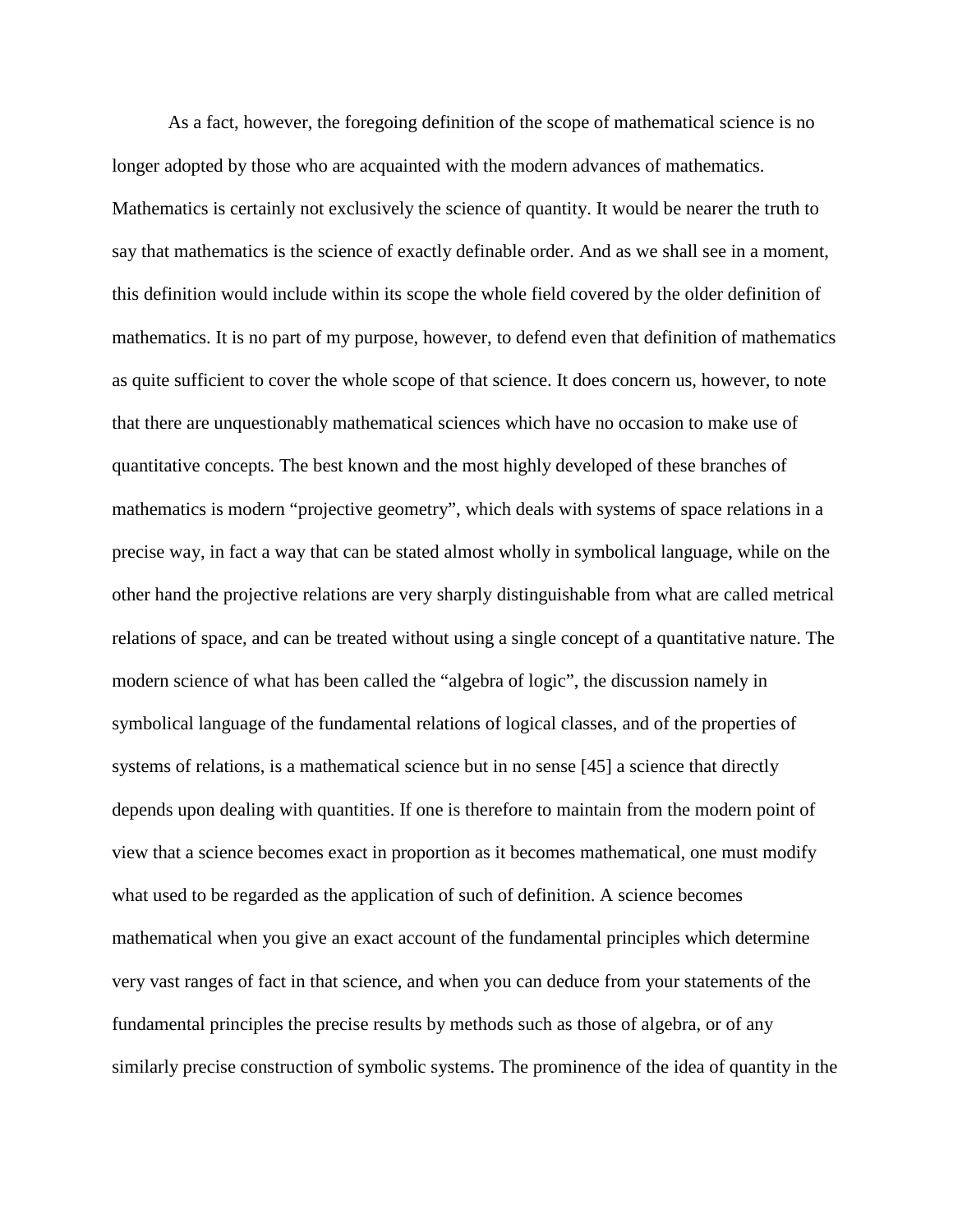older mathematical science, was simply due to the fact that quantities are objects whose system of relations is peculiarly fit to be treated in mathematical language.

It is my present purpose to point out in the next section of this discussion, the reason why quantity has proved to be so an important an object for exact research, and why the quantitative conceptions are indeed of such significance in many exact sciences.

The study of our ideas of quantity has been very profoundly revolutionized so far as the fundamental logic of the topic is concerned, by the mathematical tendencies of the last fifty years. Whatever may be one's system of philosophy, it will henceforth be impossible for those who are acquainted with modern results to regard what has been called the "category of quantity" as a fundamental and simple, or as an indefinable category of science. When we call a set of objects quantities, we do so for reasons, some of which have possibly not yet received their full and final [46] definition, while some of these reasons can be very precisely stated. Unfortunately in dealing with the subject, often decidedly modern writers who are aware of the recent results vary a great deal in the vocabulary they employ, so that an effort to follow the literature of the subject is decidedly confusing to the elementary student. It may be hoped that the new encyclopedia of mathematics now in process of publication in Germany will do much to help towards a clarification not only of ideas but of terminology regarding that subject. Russell in his remarkable, but not altogether perspicuous treatment of the topic in his recent work on the principles of mathematics has suggested some important, but I think, not altogether defensible changes of terminology. Still, on the whole, in the present discussion I shall try in a measure to follow a terminology somewhat like that of Russell.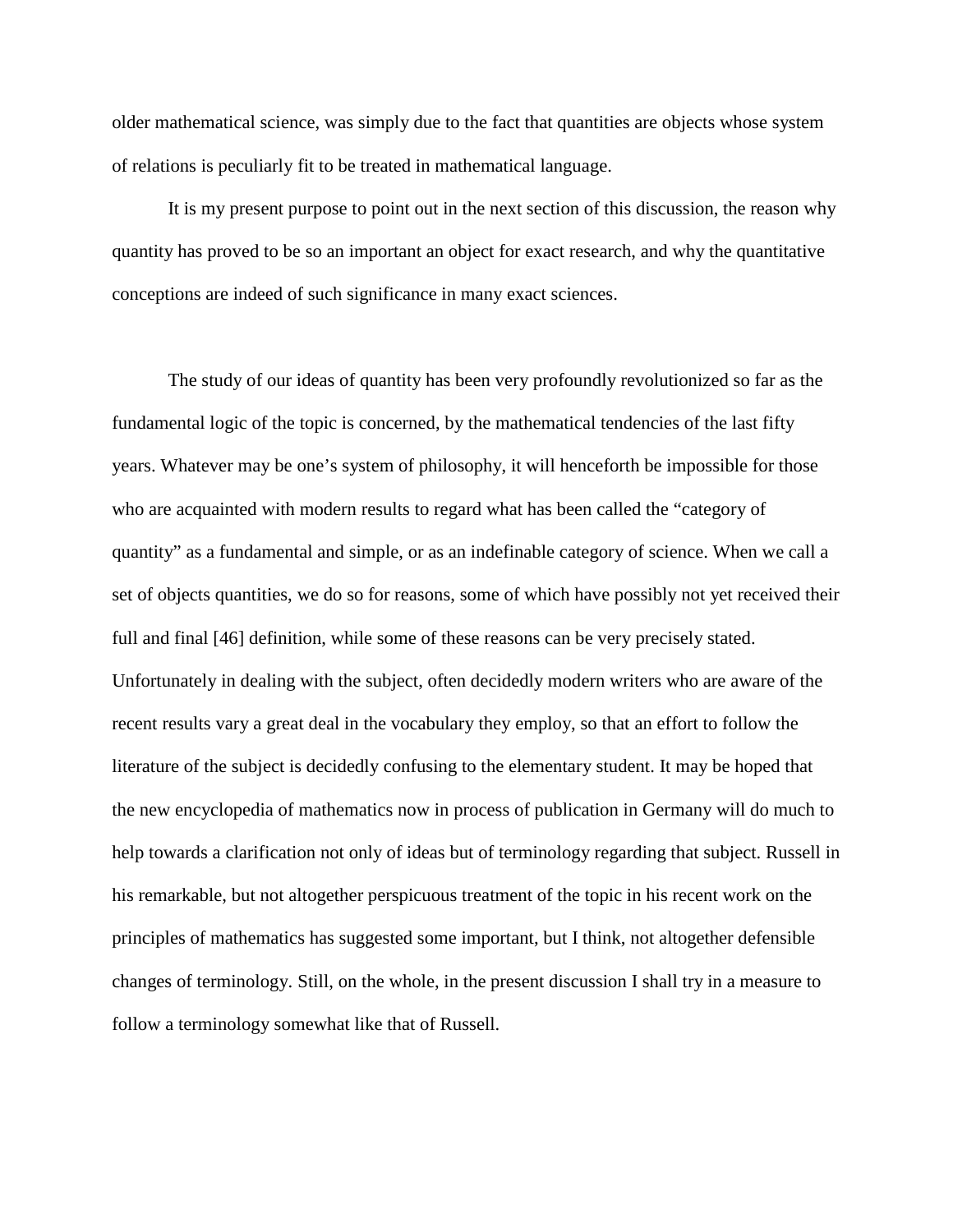It may first be well to distinguish between what we may call quantities in a general sense, and what we may call magnitudes, using the latter word in a somewhat restricted meaning. I may take a quantity of water, a quantity of iron, and a quantity of any other substance you please. I may compare these various quantities as to their weight. The mass, namely, of matter can be studied, without regard to the physical or to the chemical constitution of the matter that is in question. Suppose that the quantities of iron, etc., that are in question, prove to be, when measured with respect to mass, equal. In such a case as that we should frequently say that these masses of matter were equal in weight or in mass, according as we laid stress upon the more fundamental notion of mass, or upon the concept practically sufficient at any one place [47] and time, the concept of weight. If we shoes to define our terms a little more precisely we might say that the mass or the weight of these various quantities of matter is of the same magnitude. In this case we should use "magnitude" as the name for the character in respect to which all the various quantities were said to be equal. The quantities themselves would be placed on a level. What level they were placed upon would be determined by their common magnitude. But we may agree that any magnitude of a given kind shall be regarded as something unique, so that it could differ from another magnitude of the same kind, only by being greater or less than that magnitude. From this point of view we should say that the quantities have the same magnitude. But the quantities themselves might be various quantities that were equivalent to one another. This, as I understand him, is substantially the usage that Russell proposes. Any particular kind of magnitudes, as for instance masses or weights, would form a single ordinal series. Each one of these magnitudes, for instance the magnitude that stands for one hundred unites [sic] of mass, would define a level. All the quantities whose magnitude was one hundred units, would now lie upon this same level and would be equal to one another. Thus all the quantities having the same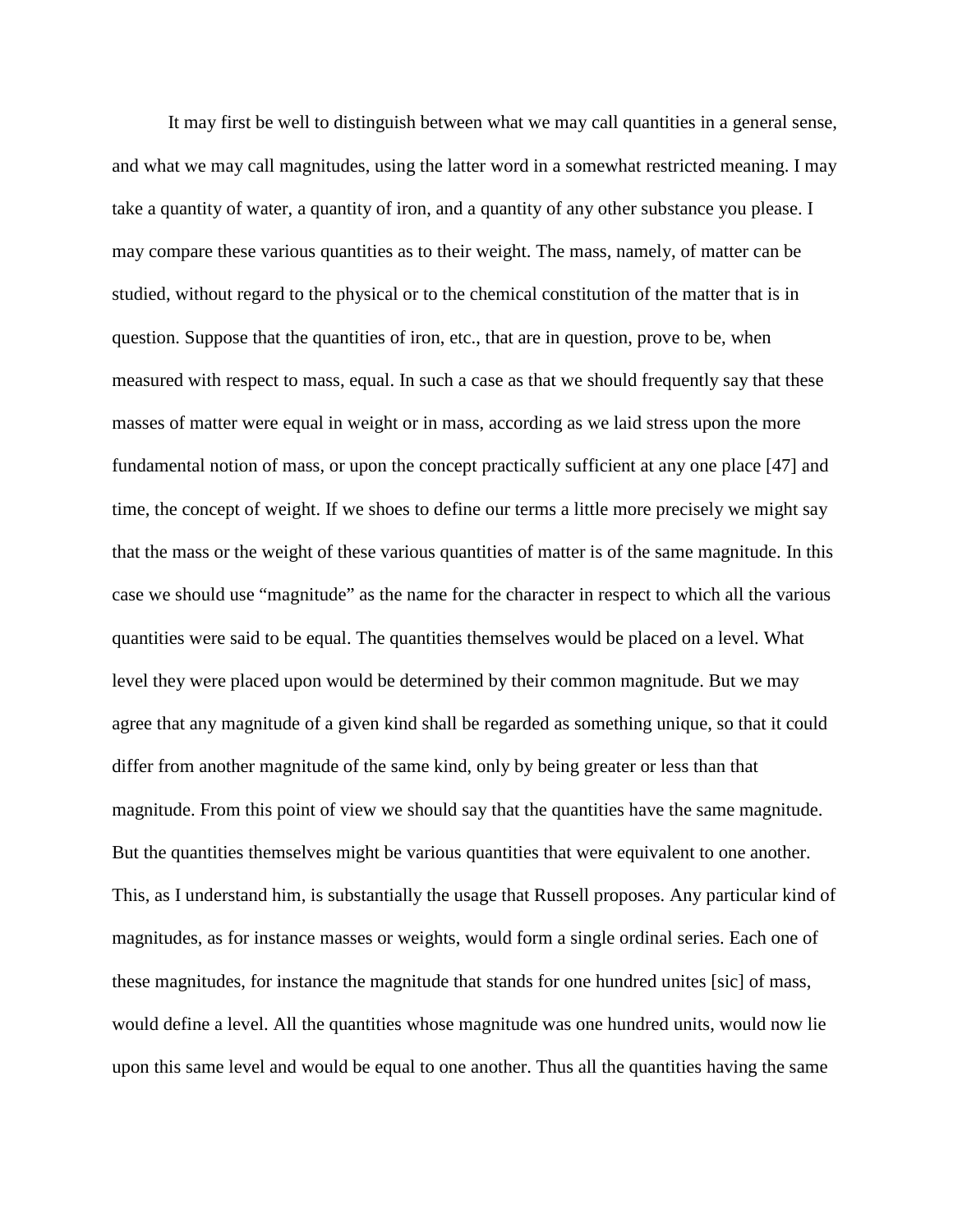magnitude would form a class of objects upon a certain level. But we should not say that two magnitudes are equal to each other; but only that two quantities have the same magnitude.

If for the time we agree upon this usage, which I need not tell you is not universal in the literature on the subject, we have before us two questions relating to the nature of quantity and magnitude. Let us suppose that we have a great number of lines [48] which agree in length. The length of all these lines maybe regarded as a magnitude, in so far as that length is supposed to be a character that all these lines have in common. But when we compare the lengths of two lines together and consider these lengths as belongs each to its own line but being equivalent each to the other, then we treat the lengths as quantities. A hundred feet or meters regarded as a magnitude would be a determinate and unique length, such that all equal lines, each one of which was one hundred meters long or one hundred feet long would agree in having that same magnitude. For each different kind of quantities, for instance for masses of material substances, for lengths, for temporal durations or for any other kind of quantitative objects, there would be a separate series of magnitudes. But no set or kind of quantities would permit various series of magnitudes. All quantities of the same kind could be according to this usage compared together. They would either then agree in magnitude, when we should say they were of the same magnitude; or they would disagree, and then we could say the magnitude of one of them was greater or less than the magnitude of the other. The quantities would be definable as objects that can possess magnitude. The magnitudes themselves would be defined as objects that could be arranged in series, which for the first would be defined in terms of the well-known relation of greater and less. Considering length as a magnitude which various lines have in could have in common, on length would differ from another length as a magnitude being greater or less than that length.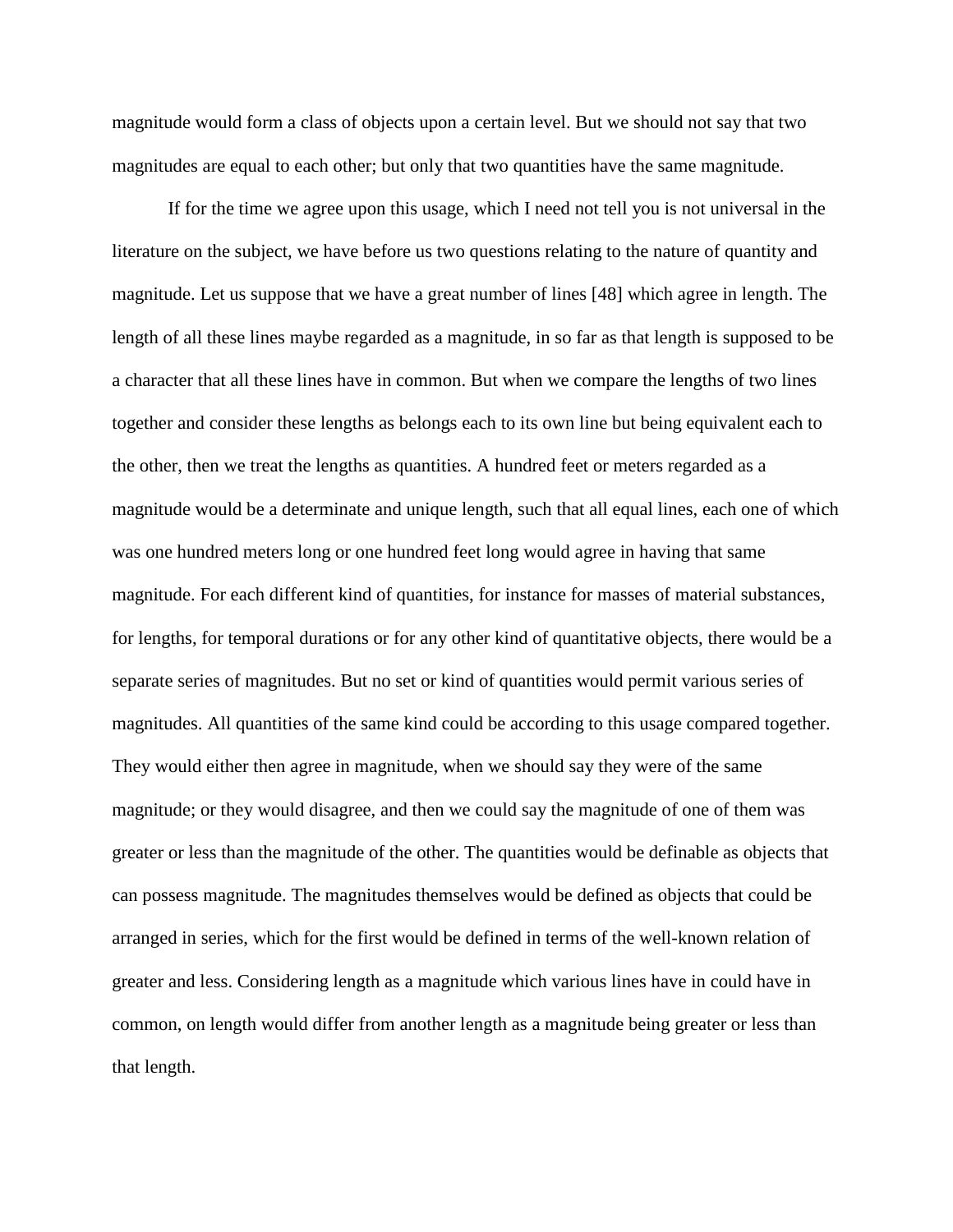If with this distinction between quantity and magnitude in mind we proceed to study various magnitudes, we soon find forced [49] upon our attention the two types of magnitude which have made so much trouble for the students of the logic of science. Some magnitudes are of the character of intensive magnitudes, or as we often say, intensities. Some magnitudes are of the character of extensive magnitudes. A typical intensive magnitude is temperature. A typical extensive magnitude is length. The magnitudes with which the psychologist has to deal appear to be intensive magnitudes. For instance, the magnitude of a pleasure or of a pain, the characteristic which leads one to say that one sound is louder than another, one pressure is more intense than another, these are intensive magnitudes. Mass, on the other hand, is another classic instance of the extensive magnitude. A very natural question arises as to what is the real difference between intensive and extensive magnitudes. I will not attempt in this brief summary to indicate to you what various opinions have been held upon this subject. Perhaps the most customary account of the difference, which you find in philosophical discussions, is the statement that "extensive magnitudes consist of parts, while intensive magnitudes do no consist of parts." Some writers add that "an intensive magnitude does consist of parts, but that these cannot be separated by us, while the parts of an extensive magnitude can be separated by us." I can divide a mass of matter, so as the show that the greater mass consists of lesser masses. But I cannot divide a great pleasure into parts, or a great pain into constituents so as to show that the whole is made up of these parts. "Yet," say the writers in question, "even in the intensive magnitude the parts must be there." Sometimes the nature of an intensive magnitude is defined in these terms, "that in order to produce a given intensive [50] magnitude, you must pass through various stages, leading as it were from zero to this intensity of degree. On the other hand, when you have to obtain a given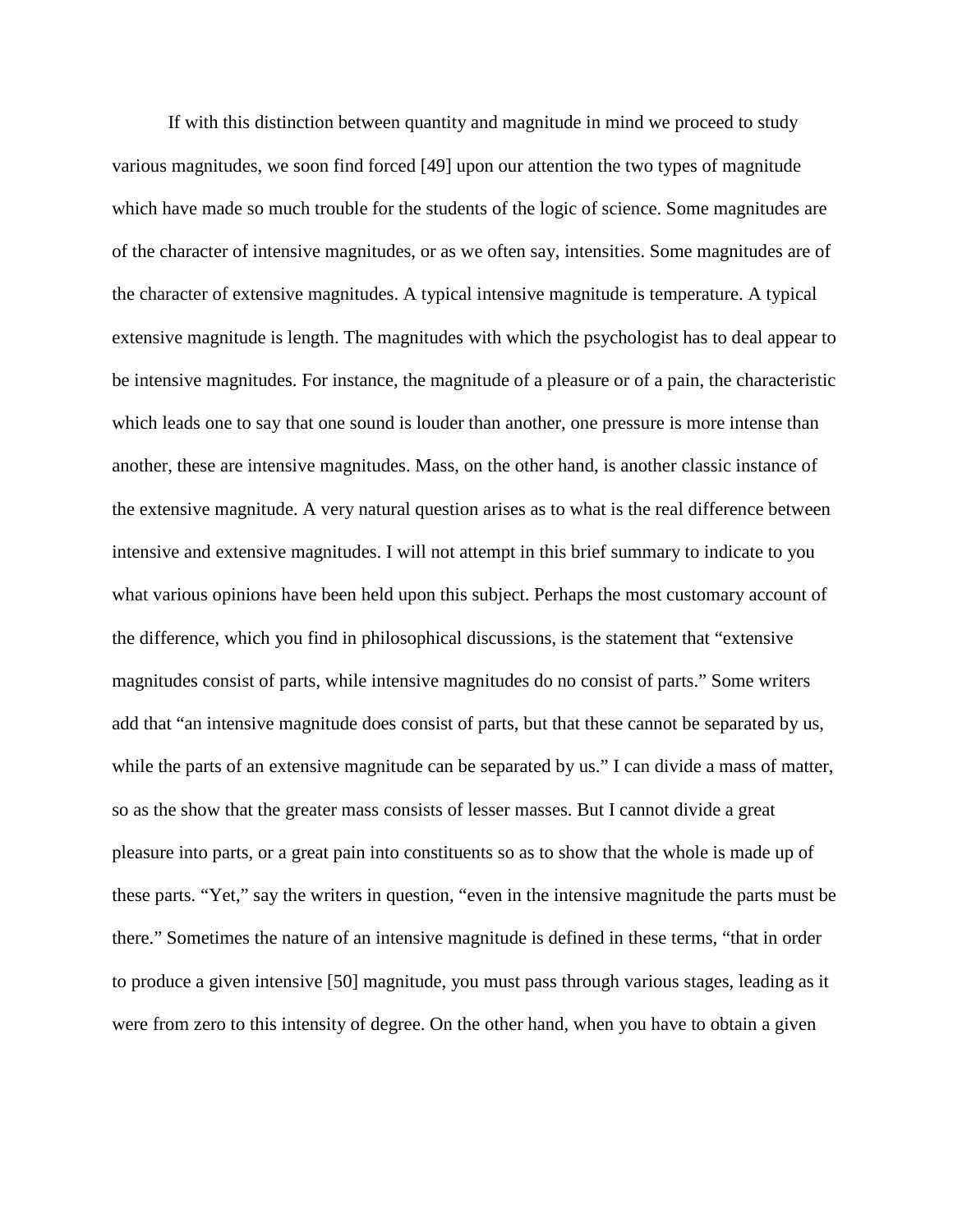extensive magnitude, its is said that you must put parts together in order to compose the greater magnitude out of these lesser parts.

Now that to which I wish to call your attention in this discussion is the fact that the concept of magnitude, both in its intensive and in its extensive form, is a particular case of the concept of a collection of objects that can be arranged in an orderly series. The most important aspect of the magnitude is after all their serial character. For the whole study of the logic of modern mathematics seems to indicate that what makes magnitudes so important for the purposes of exact sciences is the fact that its properties admit of a strictly orderly distribution. A series of magnitudes is an ordered series. And that is why we can correlate a series of magnitudes to our series of numbers, whole and fractional, or on occasion rational and irrational. This correlation of the two series is distinctly an ordinal correlation. The numbers are not, as some have supposed, logically mere names, which have been devised by the human mind for characterizing quantities or even magnitudes. On the contrary, numbers have a character, which makes their most important properties logically independent of their relation either to magnitudes or to quantities. All the fundamental laws of arithmetic and of algebra can be developed without making any reference whatever to the extent of objects that resemble either the physical quantities that we equal or unequal, or the magnitudes in respect to which we define the quantities as equal or as unequal. The logical possibility of a reduction of the entire science of arithmetic to the [51] theory of certain ordered series, is one of the most remarkable results of recent logical investigation. I can here report only the general nature of this result, but as some faint notion of it is necessary to a proper comprehension of the concept of magnitude of [sic] the distinction between intensive and extensive magnitudes, I must turn aside for the moment from speaking of the magnitudes and mention the still more fundamental conception of the numbers.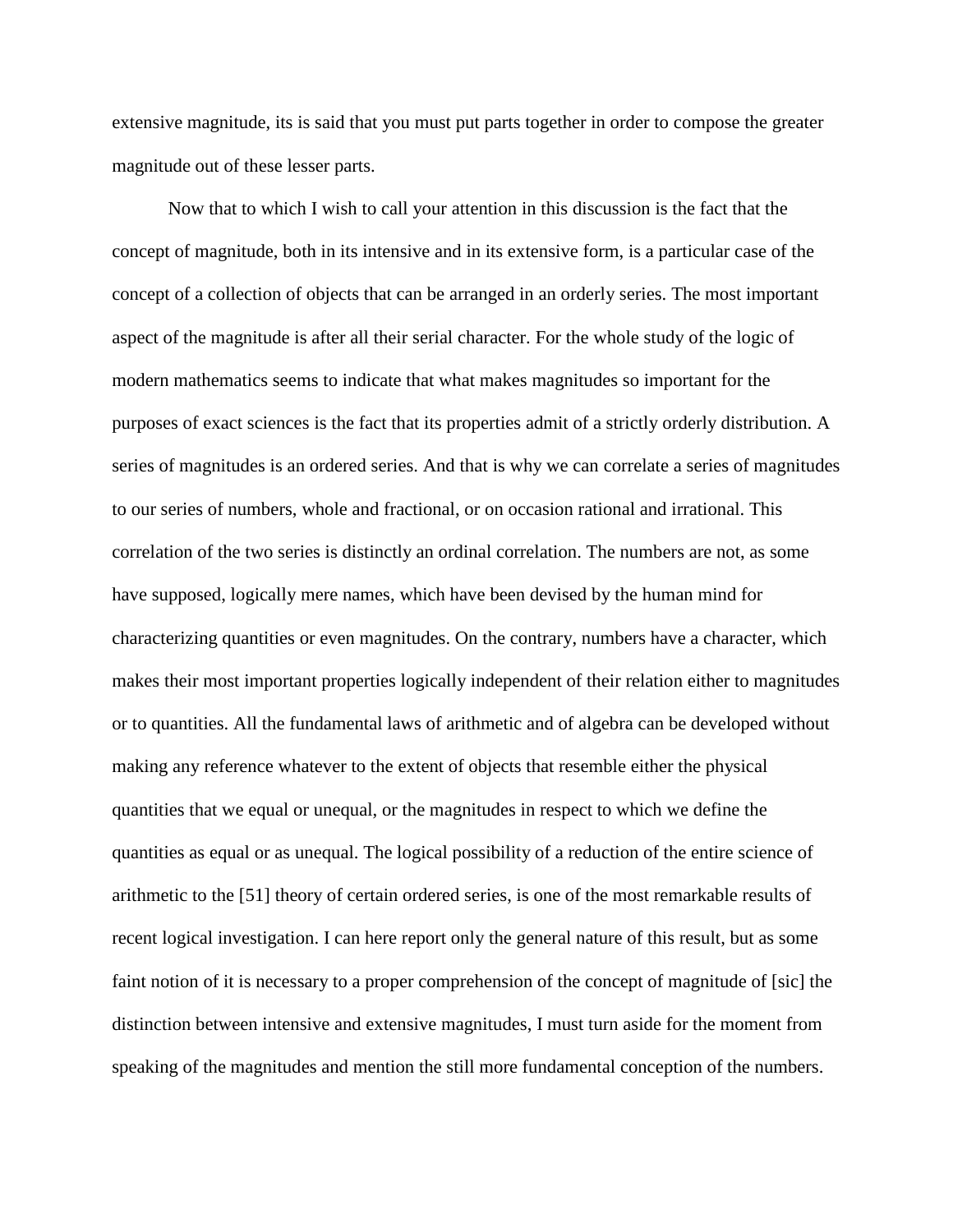Nothing is more familiar to us than the concept of number. There can be no doubt that the concept of number, as we actually find it in use, has sprung through successive elaborations from the concept of the whole numbers. To the whole numbers advancing arithmetical science early added fraction. The discovery of the existence of irrational relations amongst magnitudes early led to the general conception of what the Greeks called the "irrational" without yet defining it as an irrational number. In modern arithmetic the irrational numbers were early introduced, although their logical nature received no definition until about thirty years ago, when three different mathematicians within a short time were led independently to an exact definition of what was meant by an irrational. Now there is no doubt that this development of the concept of number from the concept of a whole number through the concept of the rational fraction, to the concept of the irrational number, was determined by the use that early made numbers the expression, first of certain characters belonging to collections of objects, and then of certain characters to which attention was attracted by processes of measurement. In other words, if the human mind had not had to deal with magnitudes, the number system would [52] never have received the development that it did receive. On the other hand, at every stage of this development the logical characters which numbers, whether whole, fractional, or irrational, obtained, were throughout essentially ordinal characters. It is perfectly true that I can define the so-called "cardinal" numbers without reference to the concept of ordinal numbers. On the other hand, it seems to be perfectly true that I cannot define the use of number for the purposes of aiding in the measurement of magnitudes without laying an almost exclusive stress upon the ordinal properties of our various number series.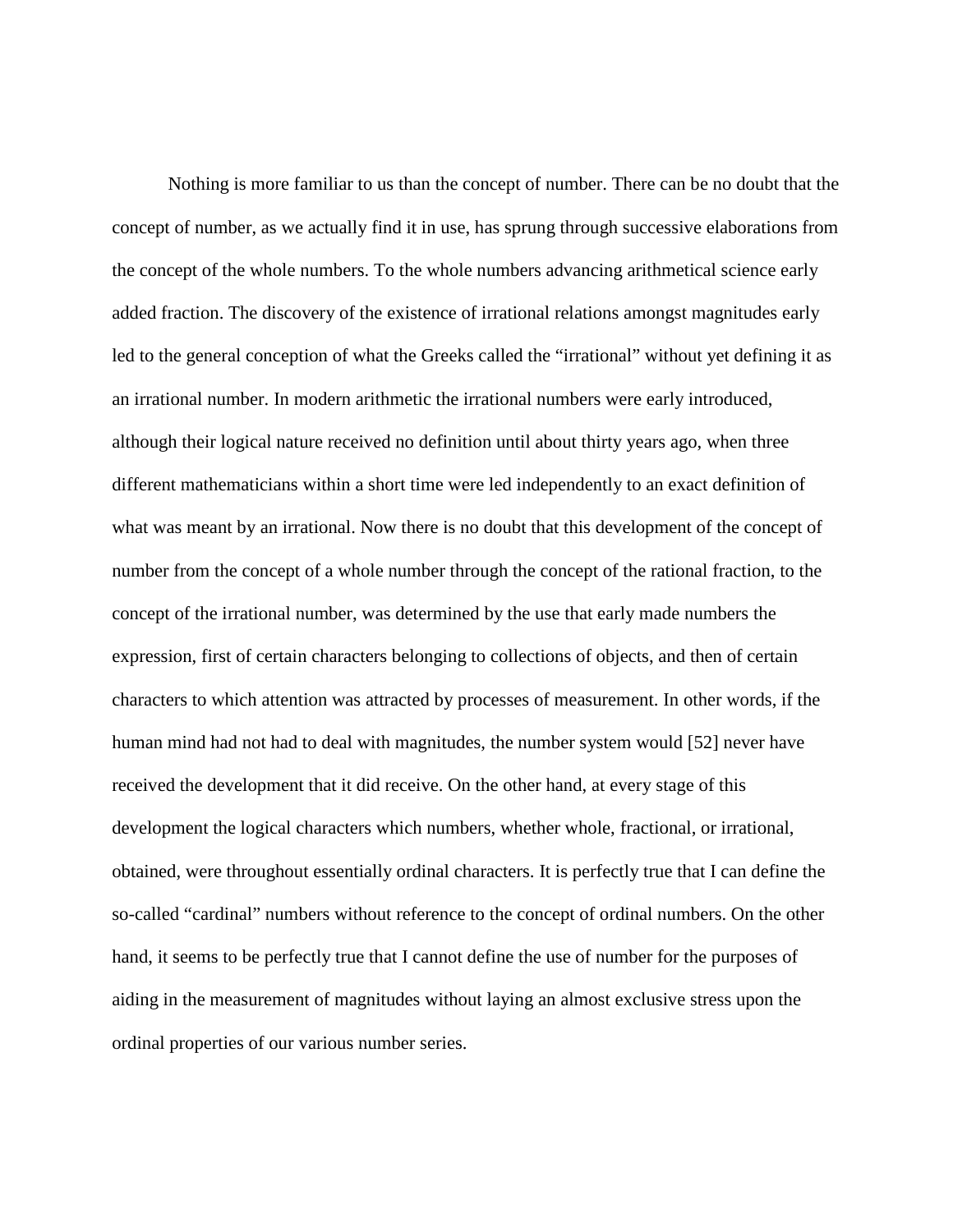Let me speak briefly of what the just mentioned ordinal characters and numbers are. All the whole numbers form an ordered series. It is in some respects the simplest of all the ordered series. How we came to conceive of such a series need not at this moment concern us. What is certain is that the concept is natural and was extremely familiar to the human mind from a very early stage. What is also certain is that the concept is natural and was extremely familiar to the human mind from a very early stage. What is also certain is that you can deduce all the properties of an ordinal number series without even mentioning the existence of a magnitude, you can deduce, I mean, all these properties from certain fundamental propositions which require for their understanding only the first principles of the logic of classes and relations.

At all events, now that we have the concept of the whole number series, the constitution of this concept is simply what follows: The whole number series is a collection of objects in which there is a first term, and a certain intransitive non-symmetrical relation, which we may call the relation <u>next successor of</u>. Now the first number has a successor. Every number has [53] No [sic] two numbers have the same next successor. Every whole number except the first is the next successor of some whole number. There is no last number, just because every whole number has a "next successor." Now these are the fundamental properties of a whole number series, and they are purely ordinal properties. The ordinal series that thus results conforms to the general law of all ordered series which I mentioned at the last time. Although the relation next successor of is an intransitive relation, it leads us to be able to define the general relation "successor of", the relation in which any later number stands to any earlier number. This relation is transitive. Of any two whole numbers one is "successor of" the other. There is a whole number namely the first, Number one, which is the "successor" of no number. All the other numbers are in a transitive sense "successors" of one. And so much for the moment for whole numbers. In the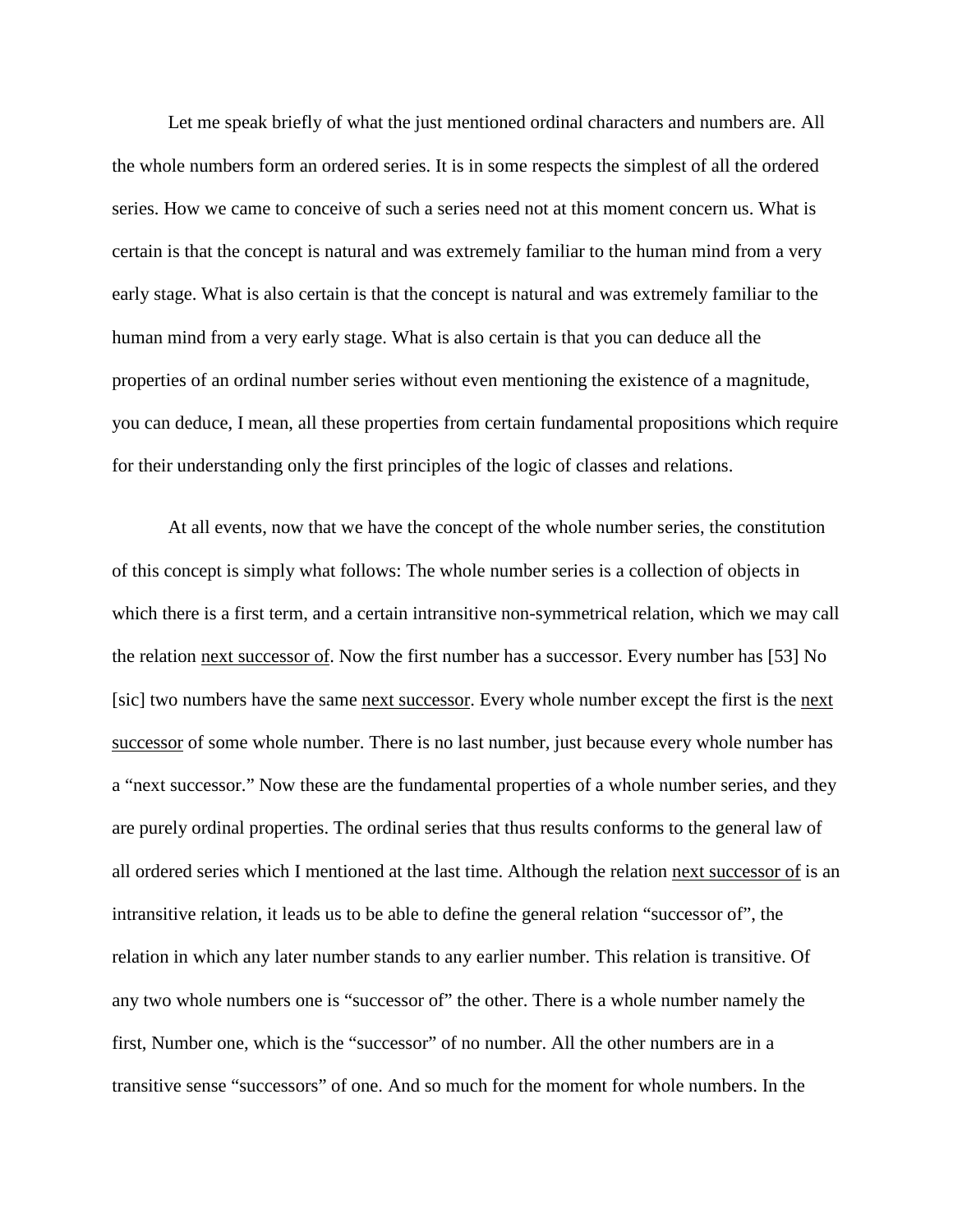course of the development of mathematics this whole number series has been supplemented as I have said, by several additions to the number concept which is produced by joining to the whole numbers the negative numbers. The negative numbers form an inverted series of the type of the whole numbers. They may be developed out of a concept of the whole number by assigning to the first number, unity, a predecessor zero, and then by permitting zero to have a predecessor – minus one, and by thus developing a series of predecessors of the natural whole numbers. But more directly connected with the concept of magnitude, in the ordinary usage of that term, in which only positive magnitudes are in question, is the conception of the rational fractions. The rational fractions have properties which people are accustomed to deduce from a previous knowledge of certain [54] relations of magnitudes. But such a deduction is quite unnecessary, for the logical development of all properties of the rational fractions, considered as numbers. The rational fractions form an ordinal series. If you consider the rational fractions which are greater than zero, and if you suppose all these rational fractions to be reduced to their lowest terms, and if you suppose a rational fraction that is equivalent to a whole number to take the place of that number, you then get a series of definable objects, such as ½, ¾, 2/2, etc. This series of ideal objects has no first term, and no last term. It has the notable law that between any two terms of the series there is always another, so that in consequence between any two terms of the series there is always an infinite number of others. The ordinal relations of the rational fractions are determined by a very simple rule. If you wish to find which one of two rational fractions comes earlier in the ordinal series, or is in ordinary parlance less than that ordinary rational fraction, you perform the operation of reducing the two to a common denominator and of then considering which of the two we reduced has the less whole number for its numerator. By means of this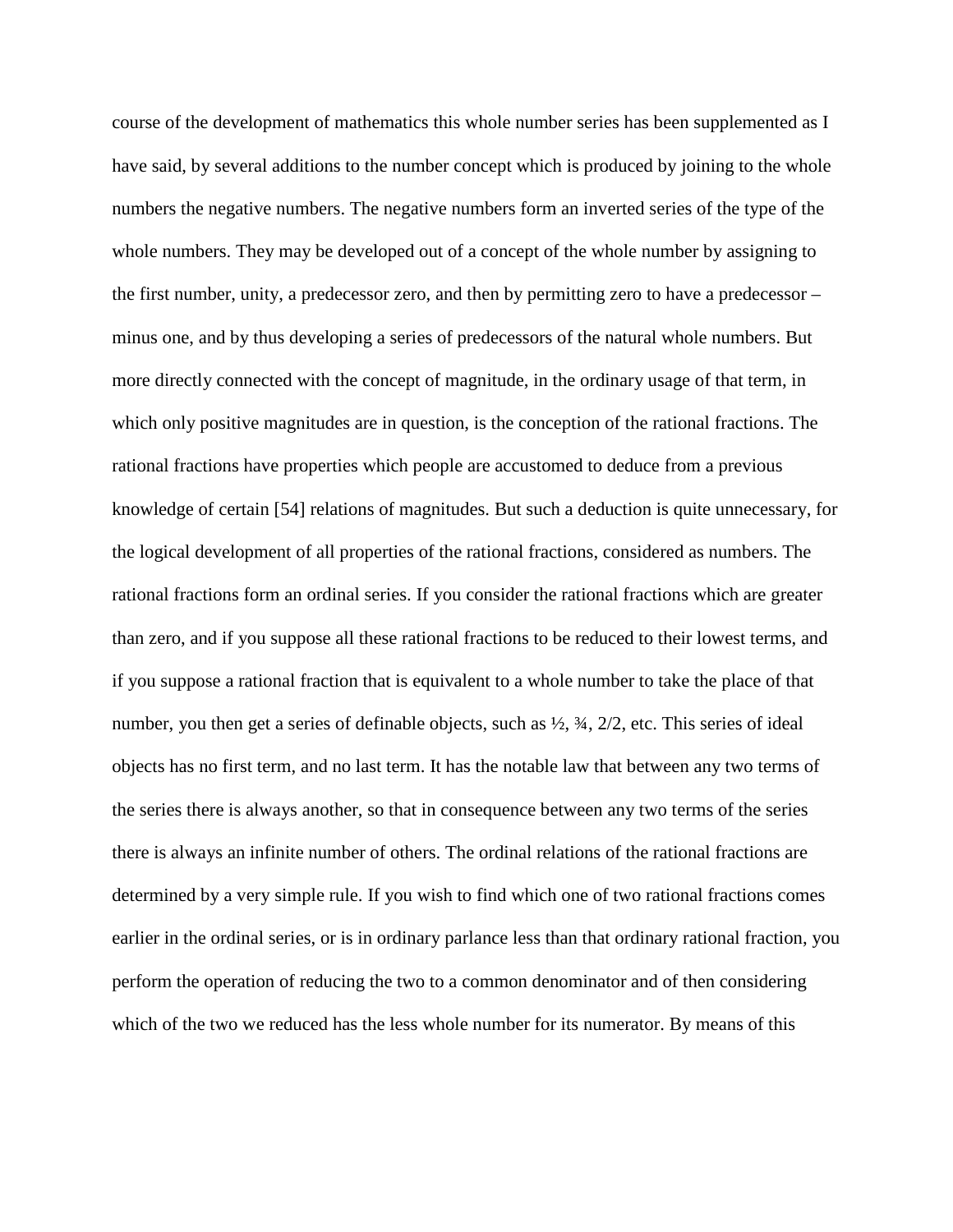simple transformation the ordinal relations of any two rational fractions, and consequently of each rational fraction, whole series of rational fractions can be precisely determined.

There is no time on the present occasion to define or to describe in what way the concept of the rational numbers can be joined to the concept of the so-called real numbers, a concept which includes such objects as the "square root of two" and the "logarithm of fifty". It is enough that when the concept of number is joined in such wise that we are able to define the series of all the [55] rational numbers between zero and infinity, the joined number series still loses none of the characters of the ordered series. Upon the conception of the ordered series of objects thus formed, the whole of arithmetic and algebra can be founded. Consequently, although it is true that the conceptions of these ordered series of numbers first come to mind in our efforts to deal with the measurement of magnitudes, the numbers themselves have logical properties that we can deduce without the lest reference to the system of magnitudes. In the ordered system of numbers we define as the characteristic transitive and non-symmetrical relation according to which the series is ordered, the relation of greater and less, a relation for which later and earlier might be substituted without any alteration of the logical character of the series that we are considering. In connection with the definition of numbers, an exact definition of the operations of addition, multiplication, subtraction, division, is perfectly possible. These various operations are transformations whereby from two numbers you can according to a fixed rule deduce another number which is their sum, or their product, as the case may be; or in the case of the converse operations, their difference or their quotient. And these operations can be defined still without any reference to the conception of magnitude. So much for the numbers. Now let us turn back to those realms of our experience in which we meet with the conception of magnitude.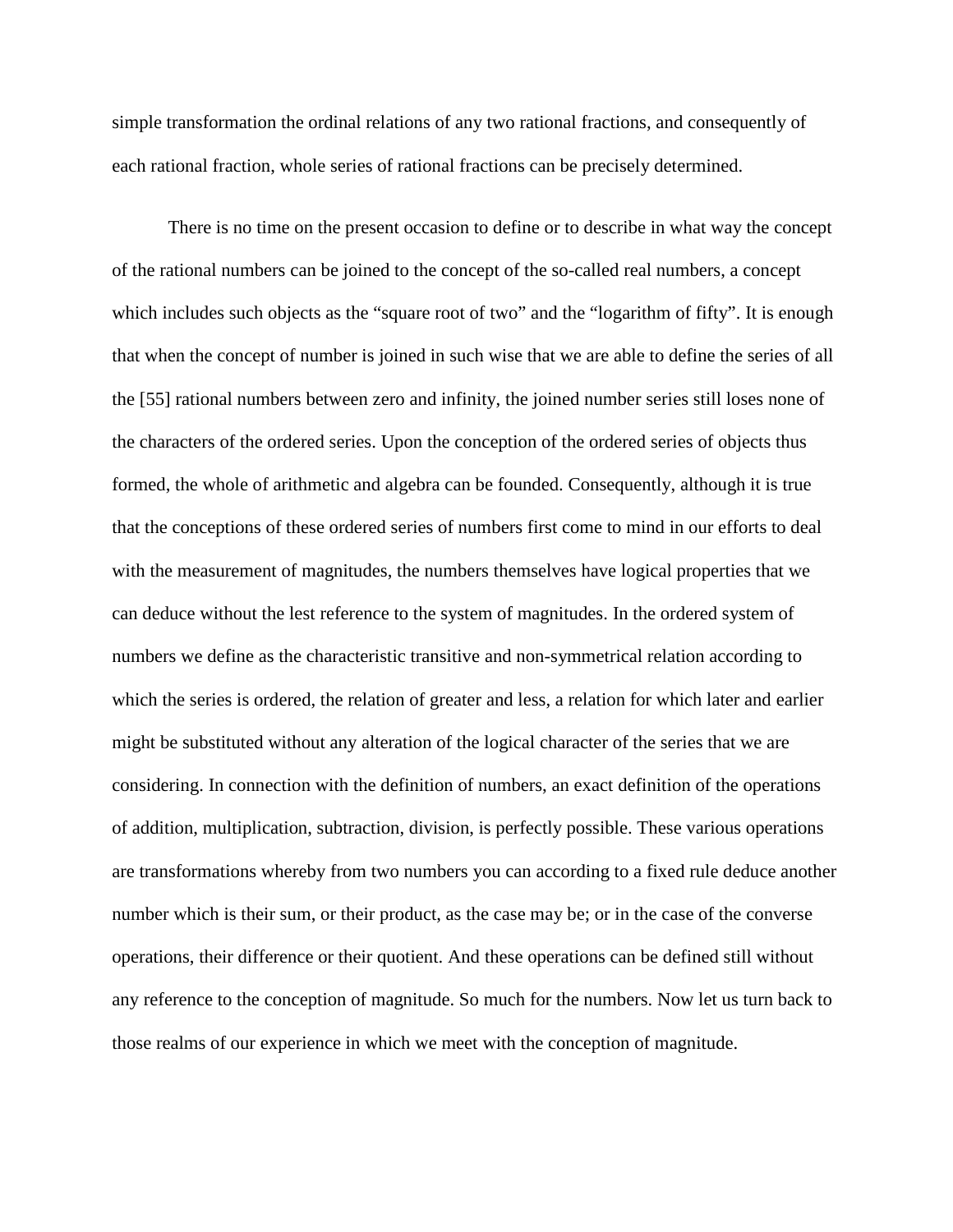There are regions of our experience, regions of the most various character, in which we meet a relation that we learn to define as the relation of greater and less. The relation between two noises or two pains, the relation between two temperatures, [56] the relations between two lengths, the relations between two masses, such relations are matters of experience. That such relations are possible we cannot attempt to deduce logically. But we can observe that the greater and less relation, wherever it is found, has the character of being a non-symmetrical and transitive relation. Now it happens that in a great many regions of our experience we meet with differences of greater and less, in cases where between any two objects, one of which is greater and the other less, we can either define, or for some reason become disposed to define, a postulate, a fact, that is related to both these facts in such wise that it is less than the greater of the two and greater than the less of the two. That is, if we have distinguished the length of two lines we can define a length greater than the less and less than the greater. In a great number of instances reasons upon which one can lay no stress lead us to postulate the existence of such a length. It is further true that certain properties of certain objects which possess magnitude, namely such properties as come to our attention in the course of ordinary geometry when we compare the diagonal of a square and the side of a square, lead us to the definition of magnitudes whose relation to other magnitudes is still more complex than the relation which has just been suggested. The world of magnitudes, then, gives us the relation of greater and less in extremely various ways. But when we are dealing with quantities of the same kind, with lines that have length, with quantities of matter that have mass, or volume, or any other such magnitude, we are led to arrange all the magnitudes of a given kind with which we are concerned in a single ordered series, and we now discover that we can by means of certain [57] conventions, which actually vary with the sorts of magnitude that we are dealing with, we can, I say, bring the order series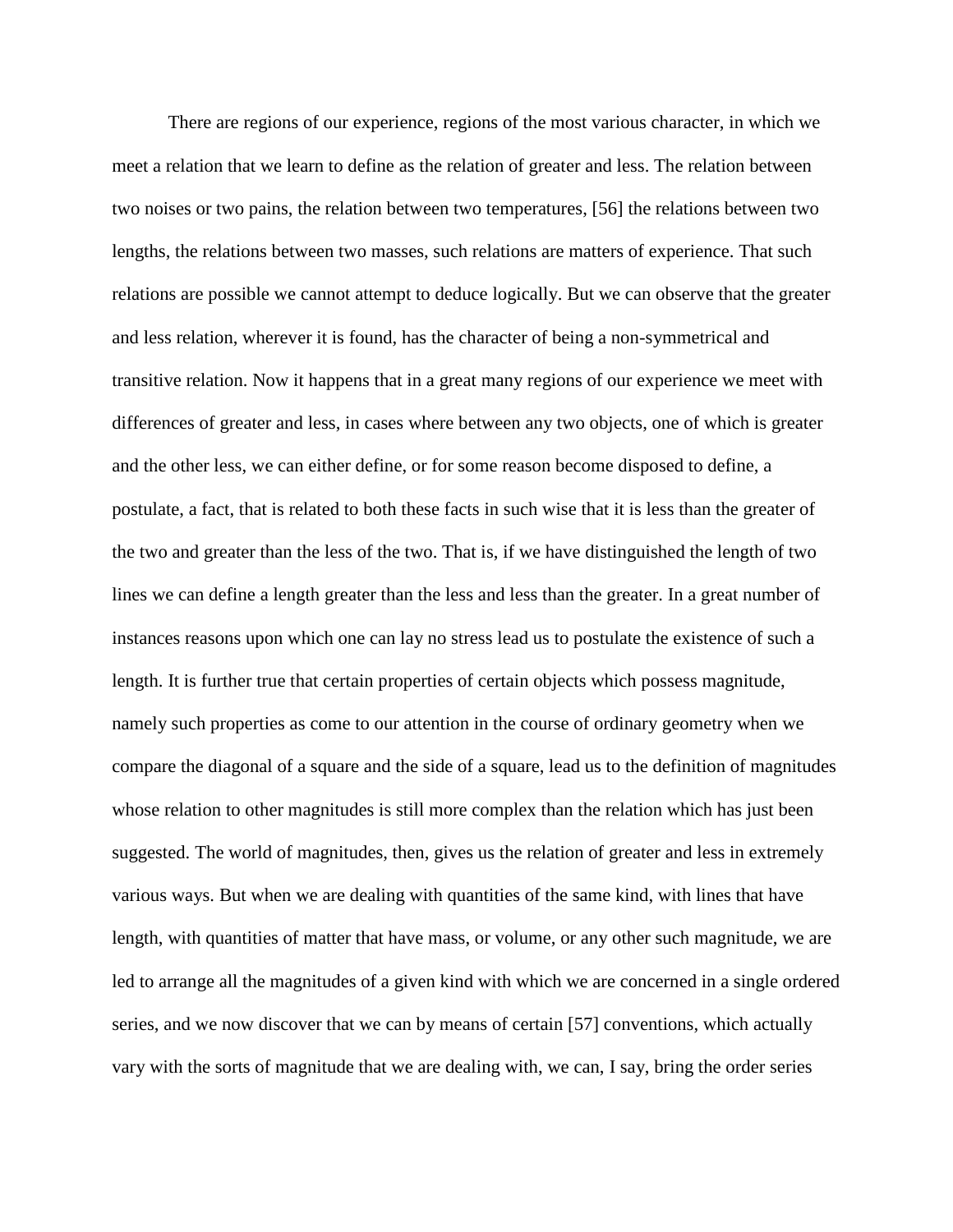into correlation with this series of magnitudes. That is, we can attach a number to a magnitude. And we can do so in ways that enable us to define very exactly what number ought to be attached to a given magnitude of a given series. Since the ordered series of the magnitudes has in so far the properties of the ordinal number series, since we can substitute the number series for magnitude and read back a result which we have obtained from considering the numbers into series of magnitudes, so as to use our arithmetic for purposes of defining or predicting results which held true for the various series of magnitudes, we accustomed to treat magnitudes on the one hand as if they were numbers, or on the other hand to regard the numbers as if they were merely names for magnitudes. But as a fact, magnitudes such as lengths, volumes, intensities, and so on, are given in experience and are not constructed out of our own logical conception. In other words, numbers, as mathematical science defines them, can be subjected to a purely conceptual process which needs no external experience to give it its precision of definition. A magnitude, then, is a series of ideal objects whose characters are suggested to us when we compare together such quantities as lines having length, pleasures having intensity, matters having mass, and so on. These ideal objects are primarily characters that we find to be the same in various quantities, as when two lines are the same in length. When we once obtain an experience of these characters we can abstract them from the quantities with which they were in the first place associated, and then arrange all the magnitudes of a given kind in [58] a single ordered series. To this series we can attach our numbers, and consequently make use of arithmetical results for the purpose of defining and predicting the properties of magnitudes. The character of the magnitudes which permits us to do this, is in the first place precisely their character as forming an ordered series. The character of the quantities, that is, of the concrete objects which appear in our experience and which we compare together, the character of these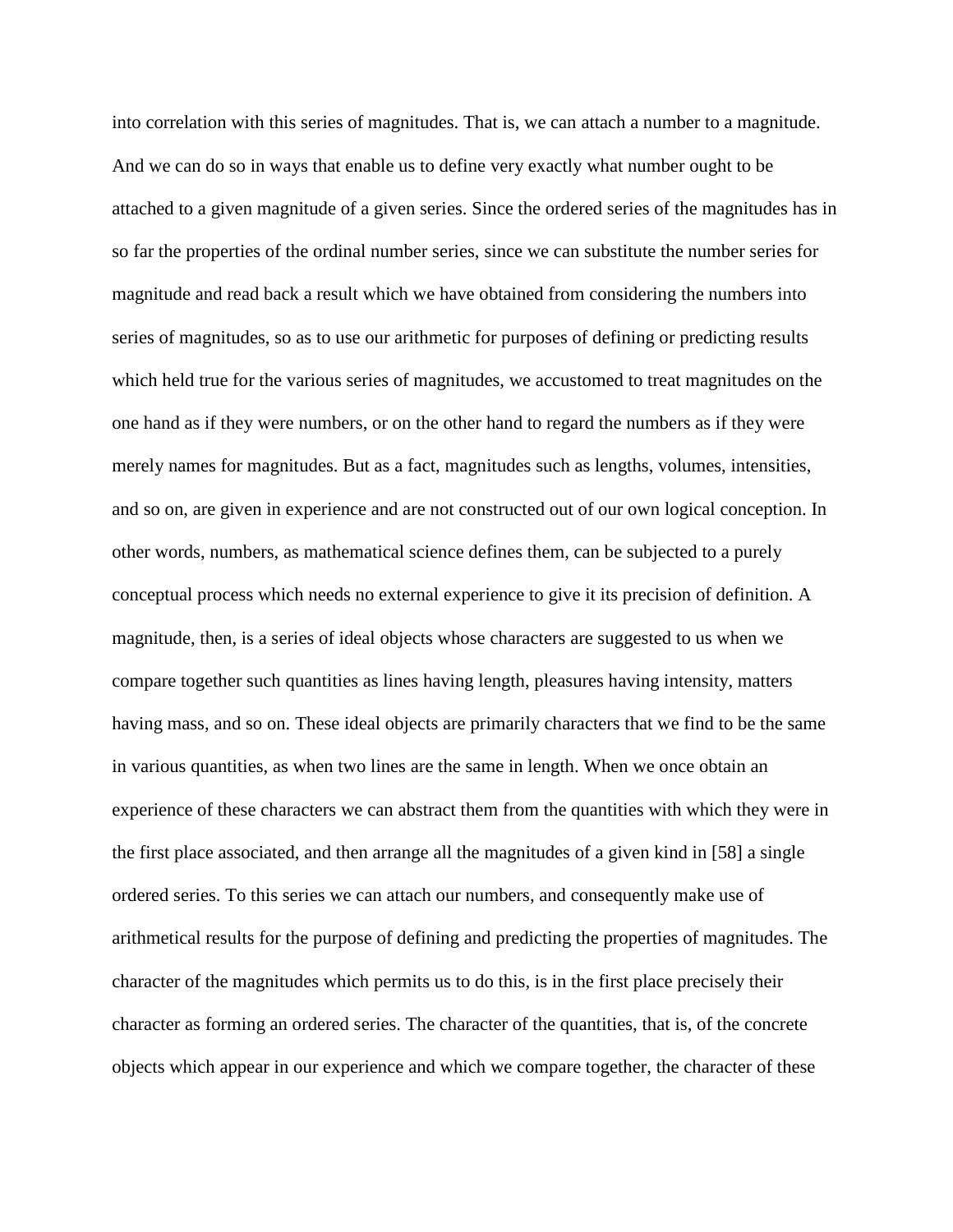quantities, I say, which permit us to declare then to be the same in magnitude, are the characters which we have to define in terms of a great number of different natural and artificial processes, processes of science of measurement. But when we once carry out these processes we become convinced that quantities of the same kind may agree in having the same magnitude, or again may differ from one another in magnitude; so that thus we are led by determinate processes from the concrete facts of experience to the conception of the ordered series of magnitudes of a given kind. The logical value, however, of studying quantities in this way, and of arranging magnitudes in this relation to the numbers, is the value derived from the inexhaustibly wealthy properties of an ordered series, properties whose wealth the whole of arithmetical and ordinary algebraic science is engaged in developing. So much for magnitudes in general, for their relation to experience on the one hand and to ordered series on the other.

But now for the difference between extensive magnitudes and intensive magnitudes. The difference is unquestionably a difficult one. No exhaustive list of the various types of intensive [59] magnitudes has yet been made. No completely logical survey of the field is therefore yet possible. But on the other hand we must not make unnecessary mysteries with regard to the extensive and intensive magnitudes. Let us begin with the extensive magnitudes, because they are the best known, and from the very nature of their characteristic properties the most manageable. Extensive magnitudes are simply magnitudes whose properties permit of description in terms that enable us to use such operations as addition and multiplication. Of these relations the operation of addition is most fundamental. It is exemplified in the world of magnitudes by the operation of adding lengths of lines. To add the lengths of two lines is to carry out a transformation, which can be exemplified by any line you please, and by the process of adding to a certain stretch that has once been measured on this line another stretch or segment.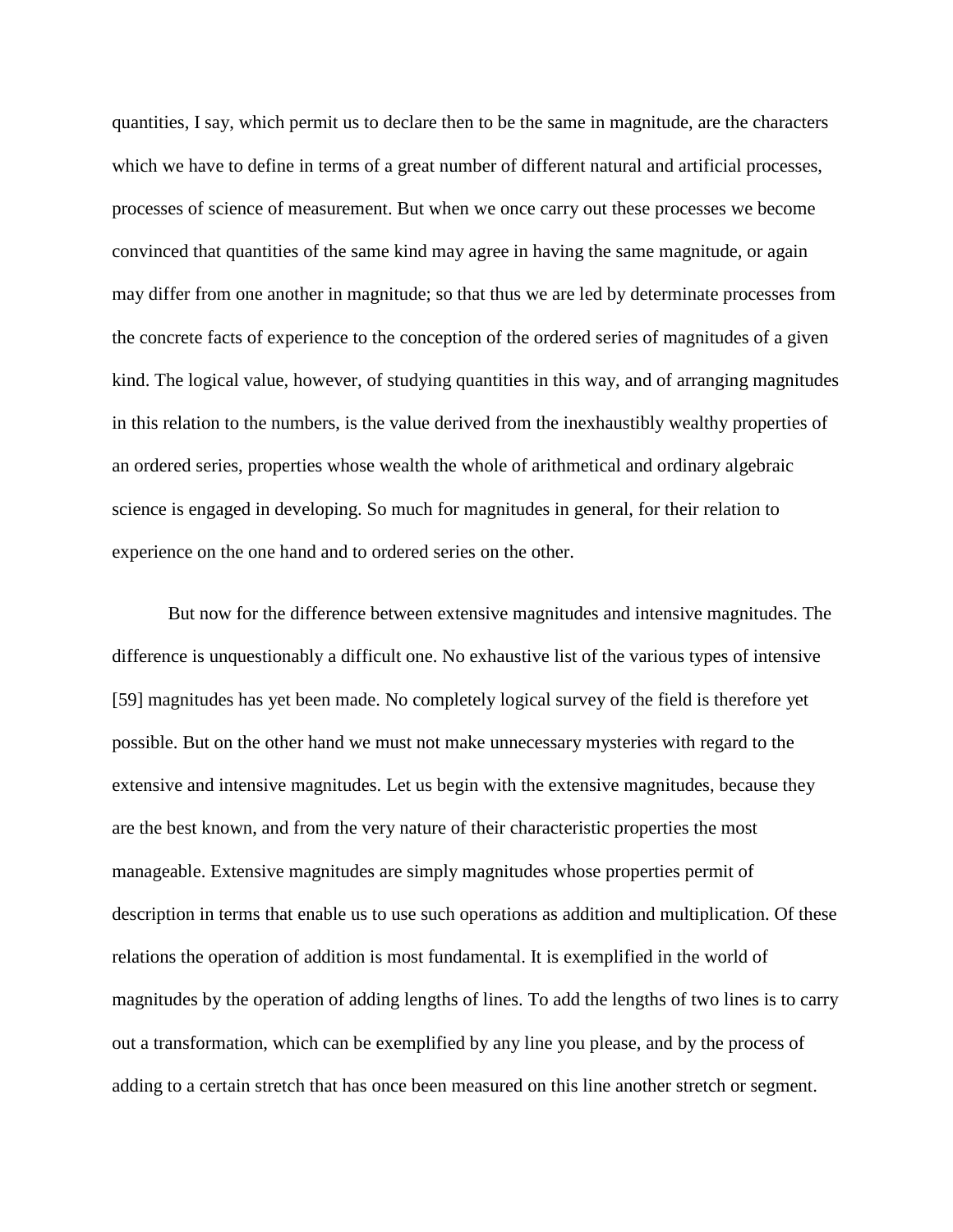That this operation produces important results is a matter of experience. The operation in question precisely corresponds in its empirical characters to the characters which are possessed by the mathematical or arithmetical transformation known as addition. Two of the most essential characters of addition are these: (1) If "a" is a magnitude which permits of addition, and "b" is another such magnitude, then the operation of addition is such that " $a+b$ " is the same magnitude as "b+a". (2) If "a", "b" and "c" are three magnitudes of the same kind which admit of addition, then if you first add "b" and "c" and add the result to "a", the result is the same magnitude that you would produce if you first added "a" and "b" and then added "c" to the result. In the process of the addition of numbers, a process that, as I said, is definable in wholly mathematical, in purely logical terms, these same properties hold for the operation [60] in question. That an operation having these properties holds good when you deal with lengths, masses, and such objects, is a fact of experience. Helmholtz in his introduction of theories of physics, has insisted on the importance of the operation of addition for a very large number of physical processes, and has also insisted that only experience can determine whether an operation of addition is possible. What you mean by saying that, for instance, the addition of weights is possible, is simply this: (1) That if you are dealing with weights, by putting first one of them into a scale pan and then another and then perhaps still another, you discover that in all such operations the result is the same whether you first put "a" into the pan and then "b', or whether you first put "b" into the pan and then "a". You discover that if you first combine the weights "a" and "b" and then add the weight "c", the result is the same as if you had first combined the weights "b" and "c" and then added the weight "a". But now it is not at all self-evident that such should be the result of weighing. If you are dealing instead of weights, with chemical combinations, the reaction produced by your combination might decidedly depend upon the order in which the constituents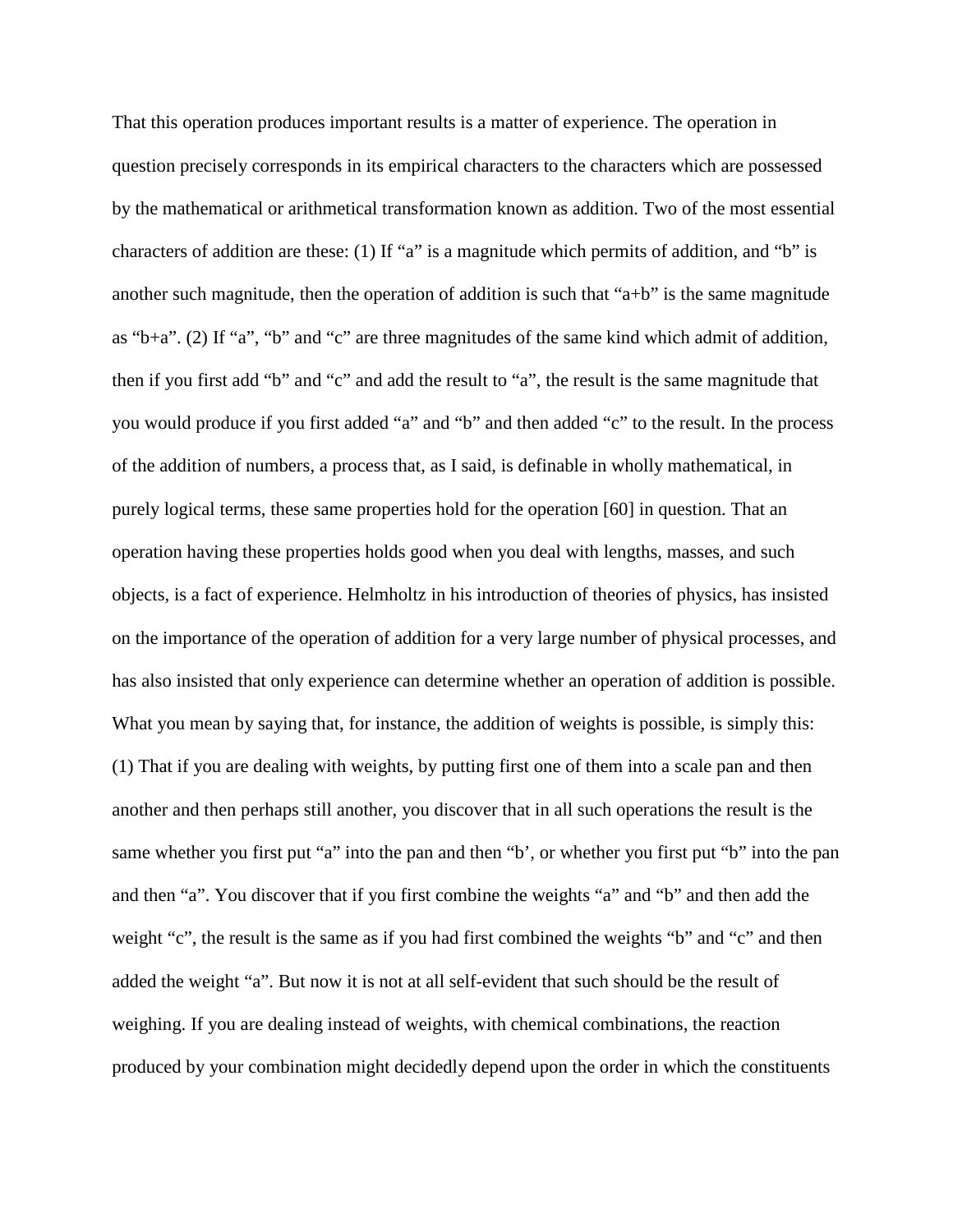were united. If you are dealing with social processes, as for instance with the addition of new members to clubs, it may make a great difference whether you first elect "a" and afterwards "b" or whether you first elect "b" to membership and afterwards "a", or whether "b" and "c" first converse together and then "a" joins the conversing group, or whether "a" and "b" first converse together and then "c" joins the conversing group. In other words, while the results of an operation of addition when you deal with the logical objects called "numbers," are perfectly determinate and necessary, from the relation of the [61] ordered system of objects called "numbers", on the other hand, whether what amounts to an addition operation in dealing with physical objects is possible or not is wholly a matter of experience. Now as a fact, we have in the world great numbers of quantities which so behave in their relations to one another that the magnitudes each time in question are subject to the laws and operations of addition. Quantities of this kind may be called extensive magnitudes. And that seems to be all that we mean by extensive magnitudes.

As for the conventional definition before mentioned, that extensive magnitudes are magnitudes which consist of parts, and so consist of them that the parts can be distinguished by our observation or attention, this seems to be but an awkward and inexact way of saying that extensive magnitudes permit of the operation of addition. Any group of objects consists of parts, namely the objects grouped. But as we have seen in dealing with relations in general, and as we have still more seen in mentioning the social and moral relations, the fact that we can distinguish the parts of a group does not at all assure us that the parts are related to the whole in the fashion which is so characteristic of extensive magnitude. In other words, extensive magnitudes are not such because they have parts but because they are subject to the operation of addition. We may, if we like, express this by saying that in an extensive magnitude the whole appears as the sum of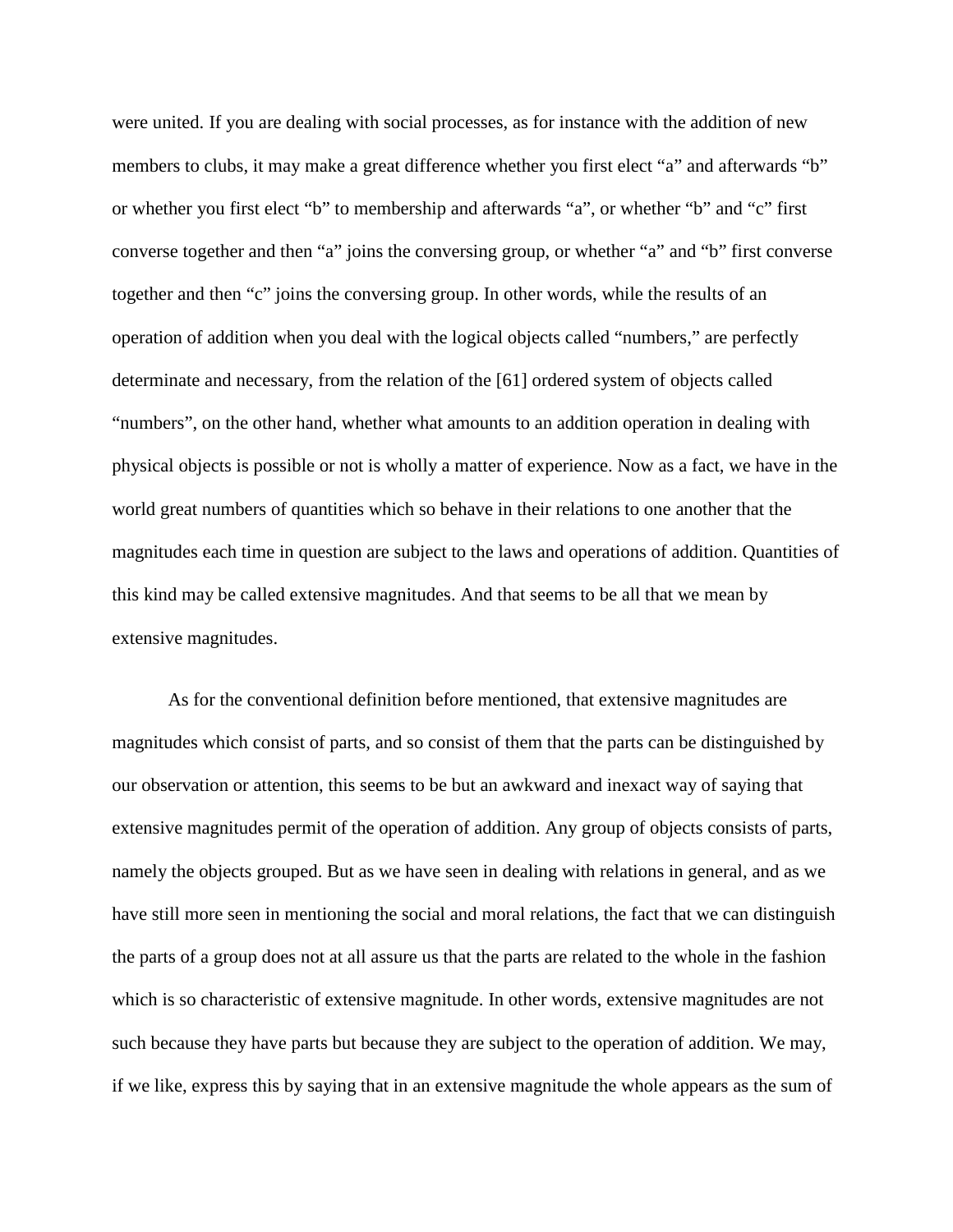its parts; whereas in a social group, for instance in a club, the whole is not the sum of its parts. But this is only another way of saying that an operation having the properties of addition does not apply to any groups but to such as those that appear in the world, of the numbers on [62] the one hand, and of the extensive magnitudes on the other.

But the intensive magnitudes, what of them? "Why," I reply, "they can be arranged in ordered series, in fact they demand such arrangement. They are subject, they exemplify the relation of greater and less. This relation as it appears in the intensive magnitudes is an empirical relation. You have to find out in each case what it means by experience. That one temperature is greater than another, that one pain is greater than another, that one friend is dearer than another, that one society is better organized than another, that any other difference of so-called degree is found in experience, that you must test each time by examination. Nevertheless, all such cases where degrees are found, are cases where the relation of greater and less has definite meaning. But when you deal with magnitudes that form what I may call a degree series, all the characters of an ordinal series prevail, so far as that is merely an ordinal series. But to the operation of addition which we can define in the case of the ideal ordinal series of the numbers, and which we can there find to possess arithmetically interesting results, there corresponds nothing that we can any longer verify in our experience of the intensive magnitudes. For instance, temperatures, as Ostwald points out, do not admit of an addition operation, that has a definite physical meaning. When the temperature rises from freezing point to thirty degrees above, you may say if you please that thirty degrees of temperature have been added. But what this physically means with respect to the extensive quantity called heat energy present in the system whose temperature you are measuring, that cannot be detected merely by measuring this difference in temperature. If the temperature rises, heat is added. Now a quantity of heat in a given system has a measurable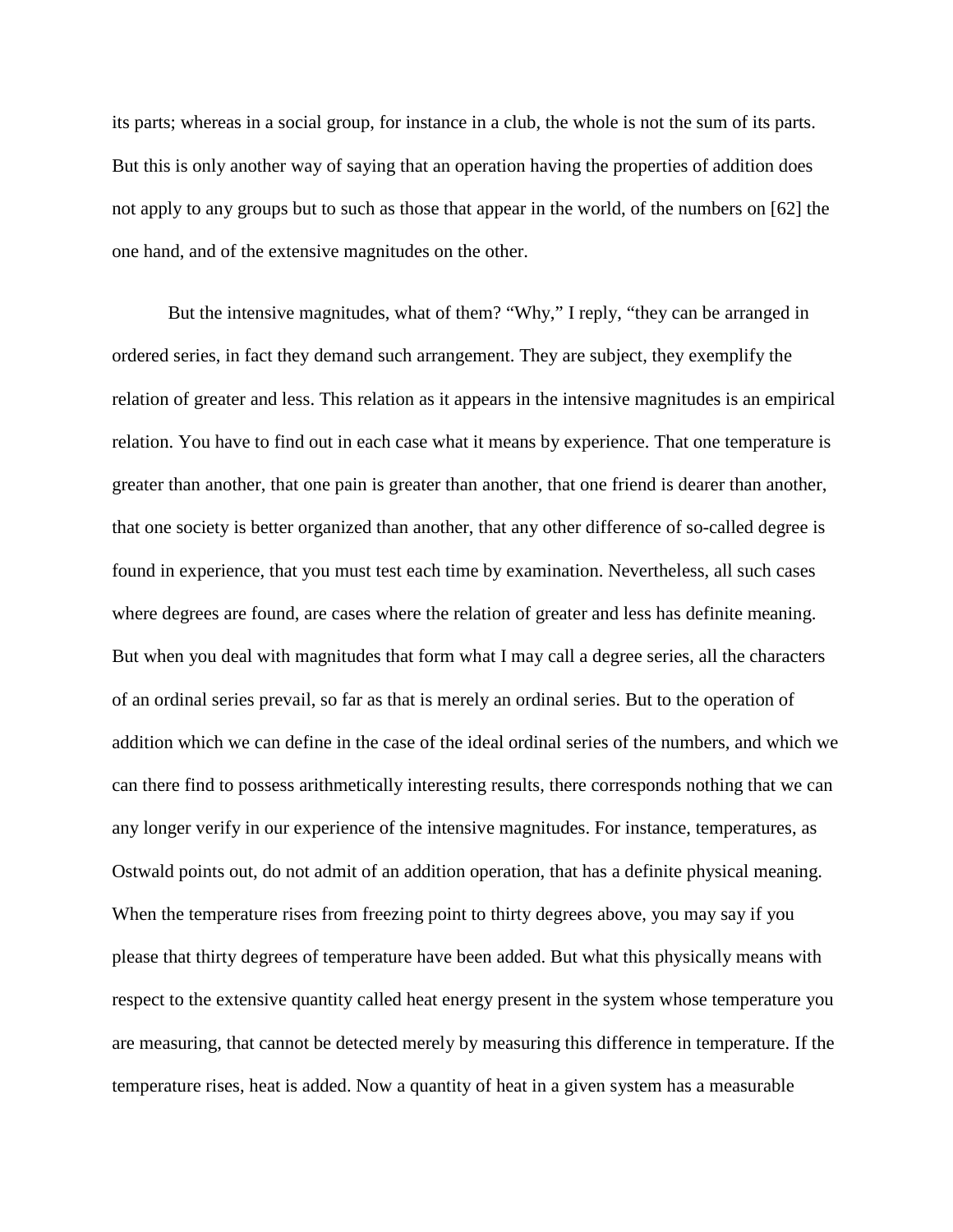extensive magnitude. But on the other hand temperature [63] in the system is not an extensive magnitude, because to speak of a rising temperature as an addition of more temperature tells you nothing definable about the physical properties of the system. Precisely so if we speak of the intensive magnitude of a pain. It is indeed true that to say this pain is greater than another has a perfectly definite meaning, where we have an opportunity for direct comparison of the two. On the other hand, to say that one pain is twice as great as another, or that a pain measuring three units added to a pain measuring two units would inevitably constitute a pain measuring five units, to say all that is to say something that has no verifiable psychological equivalent in our experience. Pains are intensities merely because they do not furnish to you facts that correspond to a definite addition operation. This, as I take it, is the essential character which distinguishes intensive from extensive quantities.

In the case both of the intensive and the extensive magnitudes, the significance of the concept for exact science primarily depends upon the fact that magnitudes form an ordered series. Now all the reasons that give mathematical importance to the various sets of transformations called additions, multiplications, and so on, make it very significant that we should be able to find in our experience objects which can not only be correlated with the number series, but which possess in addition significant properties that correspond to the operations of addition, and to related operations. Hence, extensive quantities are much more important, and their extensive magnitudes are much more significant for exact science than are the intensive magnitudes. If we add that intensive magnitudes can in general only be very imperfectly [64] correlated with the number series, while extensive magnitudes, just because the operation of addition make so many tests of our theories possible, can have their correlation with the whole numbers very accurately examined, and very elaborately corrected, we see why the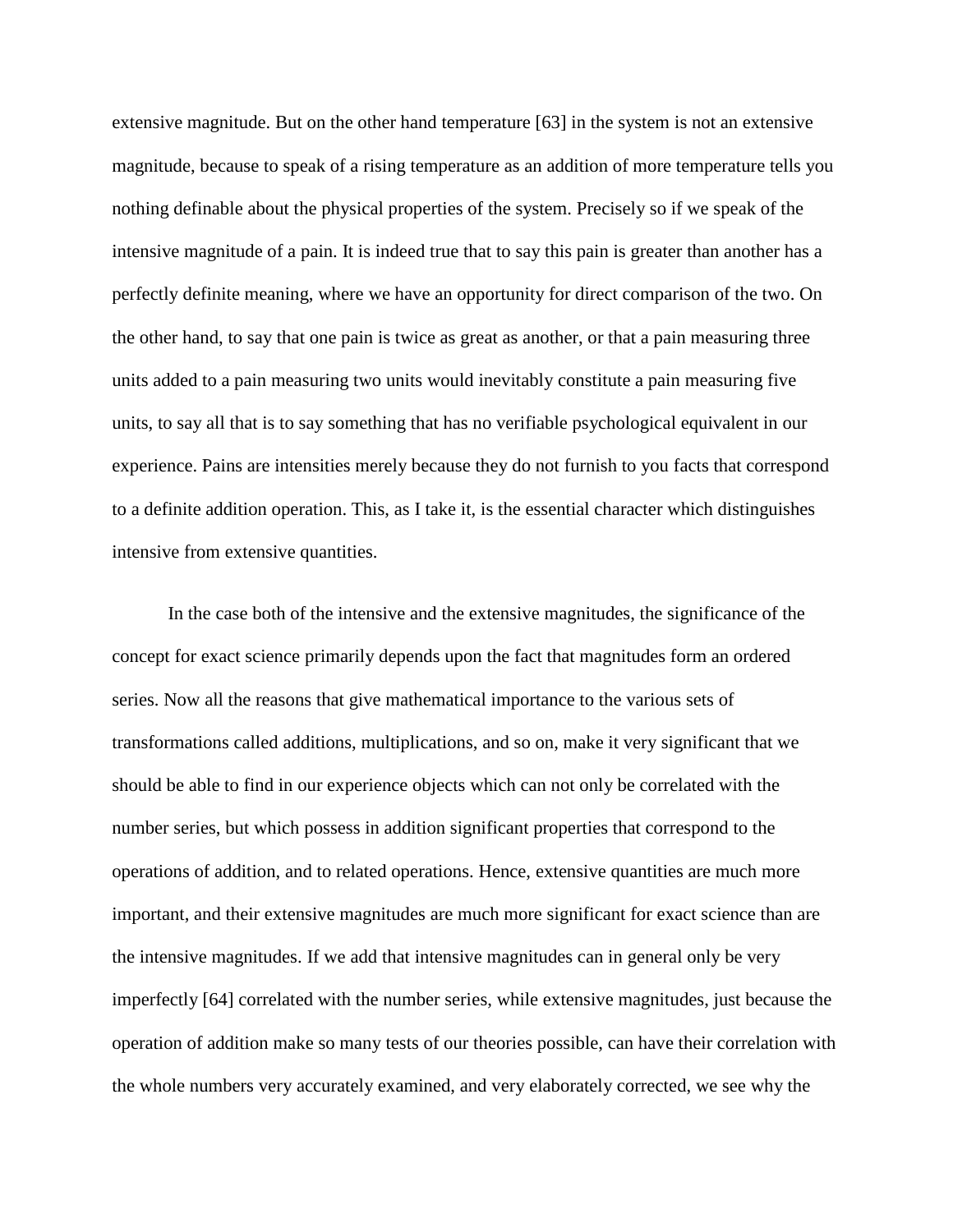extensive magnitudes, and the quantities whose relations are defined in terms of extensive magnitudes, form systems of objects in dealing with which our thought can attain some of its most marvellous [sic] successes in its struggle with external experience and in its effort to control nature. A word is still needed as to the relation of the various quantities which possess given magnitudes, to one another. In the usage that we have in this discussion adopted, a quantity is a name for a character possessed by a certain concrete object, say a line having length. Two quantities can be compared when they are quantities of the same kind. If they precisely agree, we say that they have the same magnitude. We also say that in respect to one another they are equivalent or equal. A set of equal quantities, that is quantities having the same magnitude, will form what in our former discussion we called a "level". Our devices for discovering whether certain quantities are equal are therefore devices for taking a level. Now it is customary to suppose that these devices are determined by absolutely obvious and perfectly necessary considerations, so that while doubt can arise about the accuracy of a particular measurement there can be no doubt whatever as to what the principles of measurement in any science where there are quantities should be. For measurement is of course a process of comparing quantities to see whether or no they have the same magnitude, and it therefore consists of a set of processes which are founded upon such comparisons, [65] when taken in combination with the operation of addition and its connected operations. Hence, measurement is possible with definite results, only in the field of the extensive quantities. But as I said, it is popularly supposed that what happens when we compare two extensive quantities is determined entirely apart from any convention by the nature of these quantities themselves.

However, a glance at the varieties of principles that pertain in the exact sciences of measurement, shows us that considerable doubt may exist not only as to the accuracy of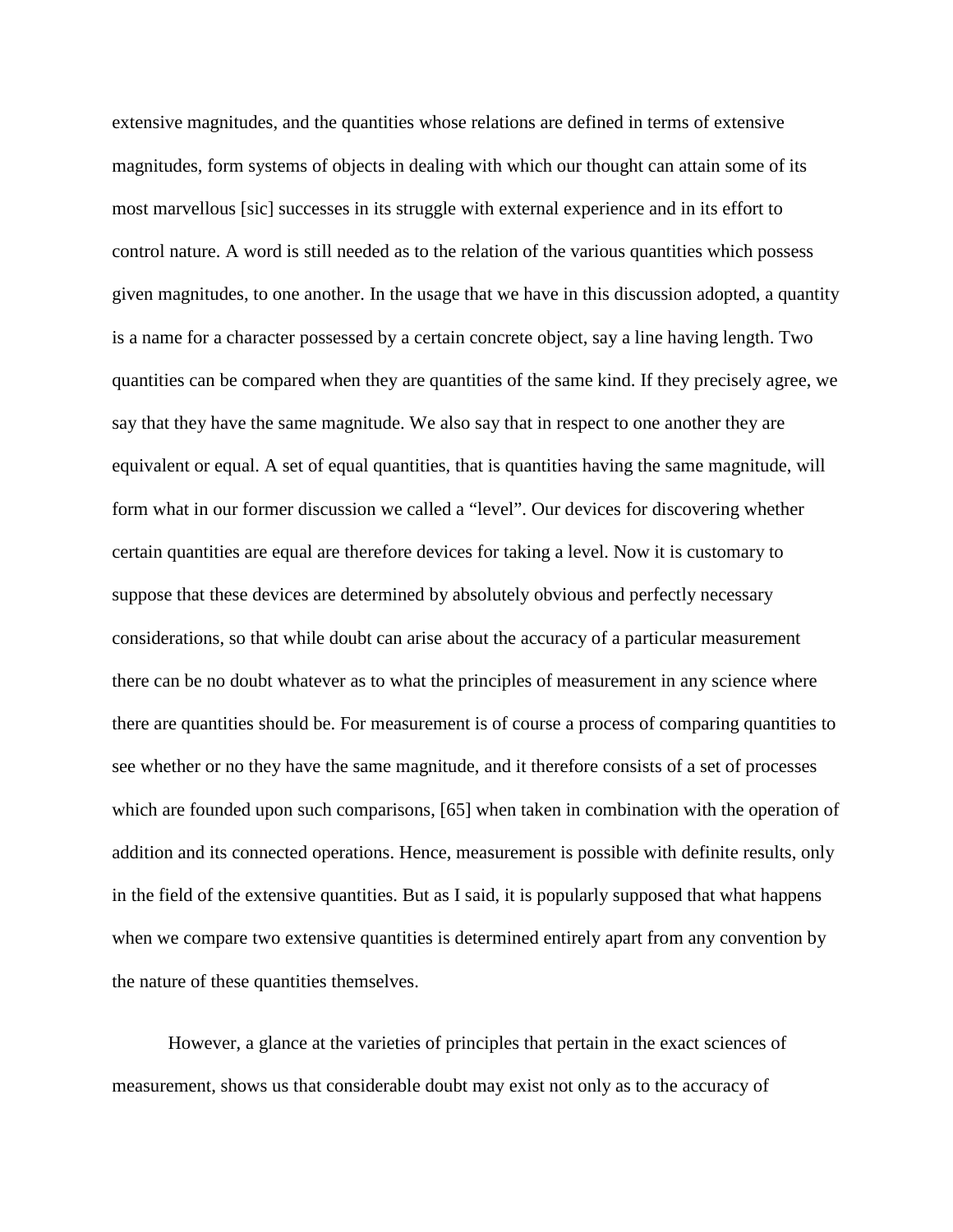particular measurements, but as to the nature of the standard in terms of which we define an equality. Especially, for instance as the definition of equal intervals of time lend to a great difference of opinion. The modern study of the logic of metrical geometry has shown that the definition of one length and of equal lengths, is a definition depending upon postulates that cannot be called self-evident, although our experience of space relations warrants us in saying that these postulates correspond with this experience. As a fact, what the relation between two quantities of a given kind should be, depends on the relation of equivalence, in other words, the problem [of] what the test of equality should be is a problem of no one answer. Experience of the various sciences determines, here as in other cases of taking levels, what the relation of equality shall in any case be declared to be. What is logically necessary, for the definition of an ordinary equality amongst quantities, is this: We must choose some symmetrical and transitive relation, whose presence admits of being tested by some kind of comparison such as can be exactly made, and such that the result is not ambiguous. Beyond this, the nature of the equality [66] depends largely upon definition. Thus, two segments of straight lines, considered apart from direction, are declared equal by the well known tests of possible superposition or congruence, but if you are dealing with directed lines, as for instances, with the so-called "vectors," equality is not tested merely by congruence but by sameness of direction. And tests differ still more widely in the various sciences.

This summary sketch of the logical theory of extensive and intensive quantities and magnitudes has been intended to illustrate the way in which the serial concepts and the concepts of transformations and of levels find their application to the quantitative sciences. The result of our investigation is that the ideal exact science is not in any way peculiarly dependent upon the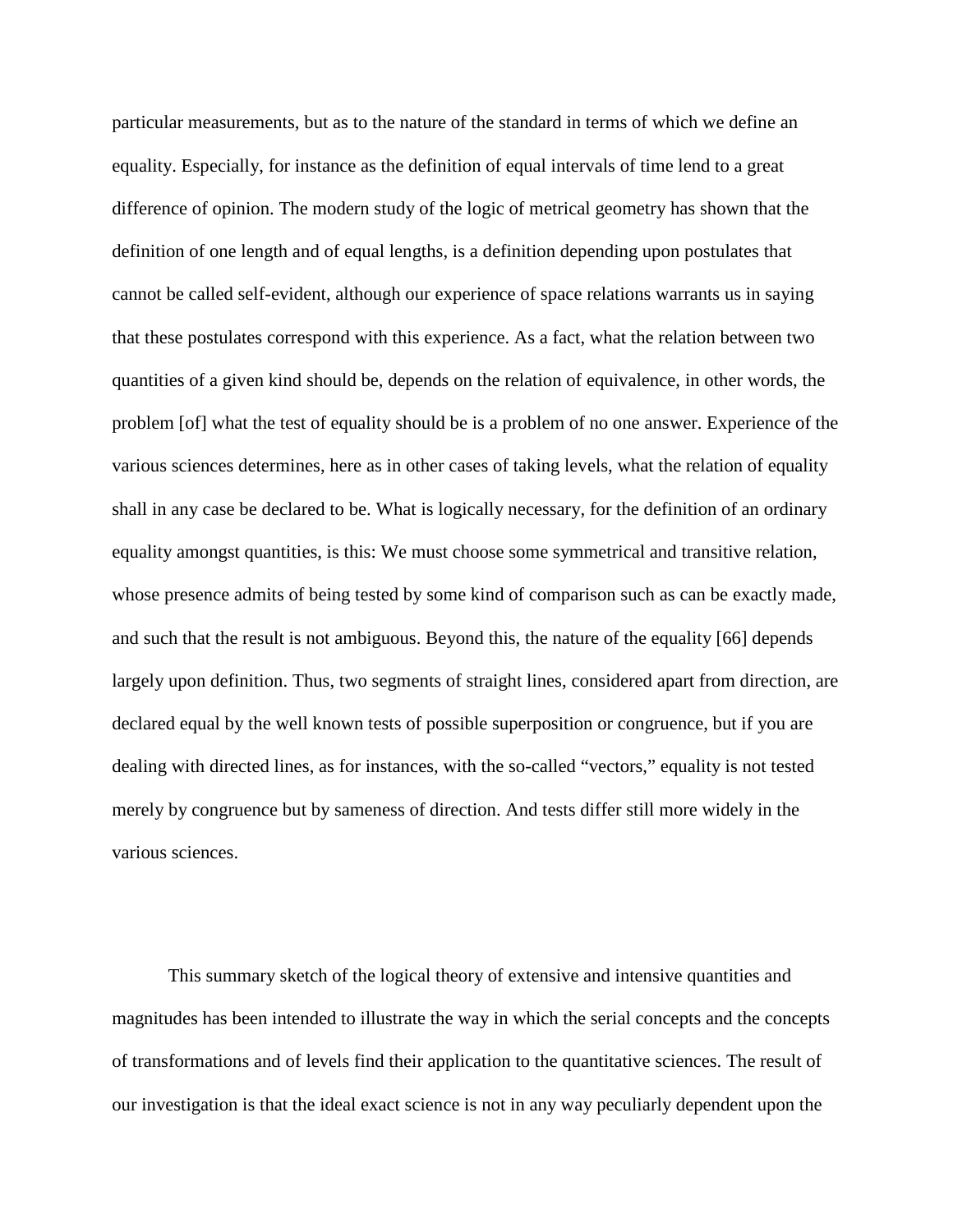concept of quantity, but on the other hand that the concept of quantity derives its peculiar importance for exact science from tis intimate relation to the series and levels, which are definable in terms of the concept of number. The concept of number in its turn is simply the most highly developed concept, which ordinary physical science has occasion to use, and which at the same time is a concept of an ordered series. We have devoted most of our attention to that aspect of scientific concepts which is definable in terms of a one-dimensional series such as the number series itself is. A glance at the range of the sciences such as geometry, shows that a great deal of our exact science depends upon defining ordered systems that have two, three, or in the case of some ideal systems of geometry more dimensions. Polygonal systems of objects arranged [67] in definite orders, will probably become much more numerous in the science of the future, and much more variously useful, than they have yet been found to be. But, however complex an ordered system of interrelated objects may become, it will always be developed from a logically reducible fundamental concept of a logical series of objects, a concept whose most general characters we stated at the last time. All exact science, so long as human thought retains its present essential characters, will forever be a variation on the fundamental theme of a onedimensional ordered system. Whatever the objects we conceive, whether in the moral or in the aesthetic or in the physical world, in so far as we precisely define their relations to systems. But our simple series will always have the fundamental characters of the one-dimensional ordered series.

In recent discussion a name has appeared for any ordered system of real or ideal objects. This is the term "manifold." A "manifold" is a system that, as we have now seen, is founded upon certain ordered series and results from the complication or interweaving of these ordered series. It may have a determinate number of dimensions. It may lack those manifolds which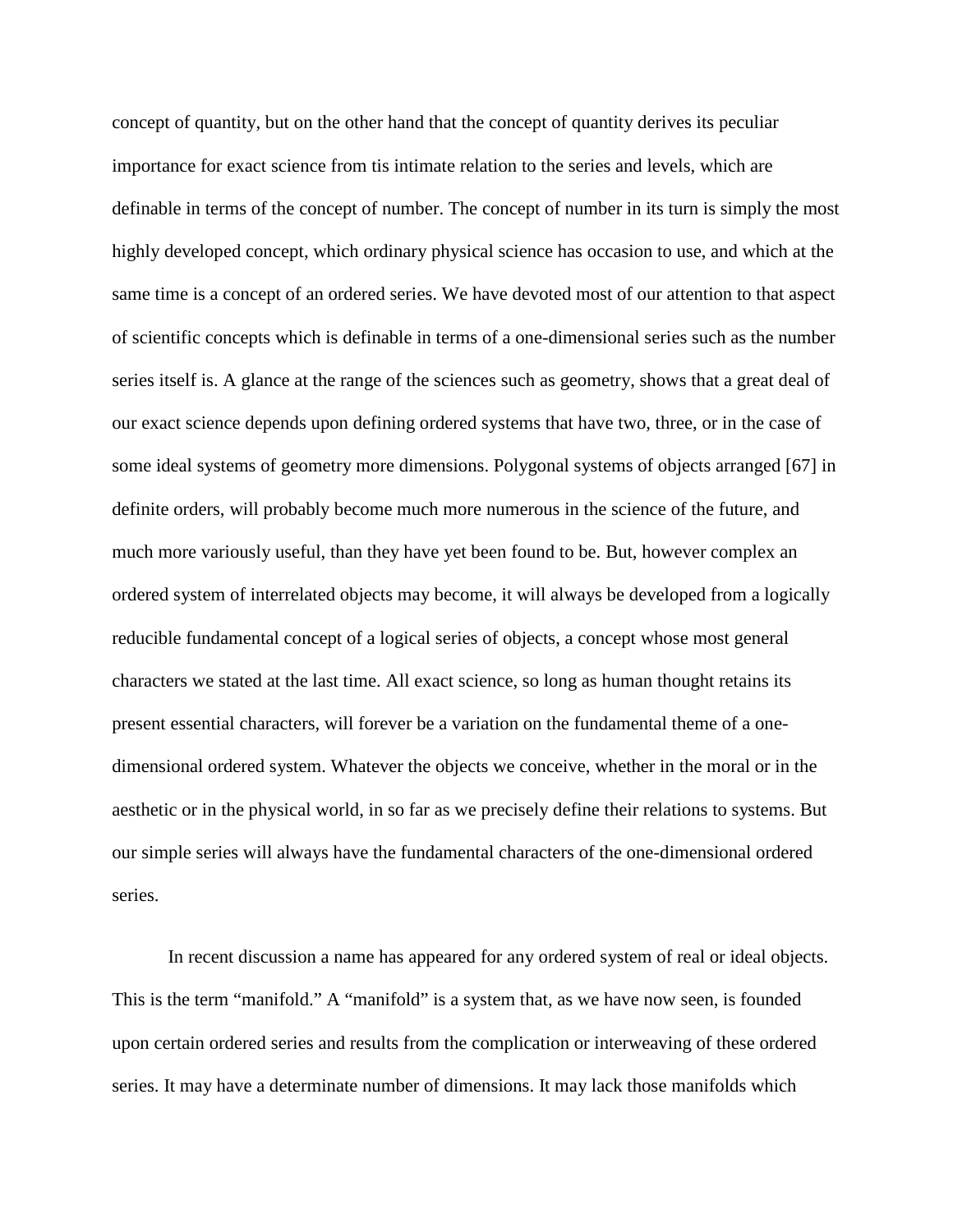modern physical science has occasion to deal with in its definition of the various kinds of physical units, - it may be, I say, a manifold definable in terms of a fractional number of dimensions. It may be a manifold that ha the characters of intensive and extensive quantities or magnitudes. It may be a manifold that like any ordered system voluntarily acts as the structure of a whole number series, in so far as every act leads to the next act. It may be a manifold [69] such as a symphony, or a cathedral represents. But whenever we understand the relations present in any such object, we shall find that the system in question is a manifold, having the essential characters of logical order which we have now in general defined. When a manifold is once defined, it will permit us to establish within it for certain purposes, various levels. The significance of conceiving such levels within a manifold we have in general pointed out. Whenever we conceive of levels, we shall define something as equal to something else. And that it is logically significant to do this not merely in the world of quantities but in the moral world we saw in our reference to the various efforts to define men as equal. The logical significance of social equality, in any such case namely one takes a level across certain series, and for a certain purpose either abstracts from those series or declares that they are for this purpose insignificant. But a manifold will in general permit, and will on occasion require, transformations. In fact, a system of transformations may itself constitute a manifold. When we conceive of such transformations in a definite and orderly way, we shall define them in terms of ideal operations. It is the office of mathematical science, as it develops, not only to define various types of manifold, but to define systems of operations especially known to represent in ideal terms all the physical, yes, may I add, all the moral types of transformations that prove to be of importance for the purposes of human thought. There is no reason why symbolic algebra of the future should not learn to represent the most delicate shadings of [69] spiritual relationship in terms of the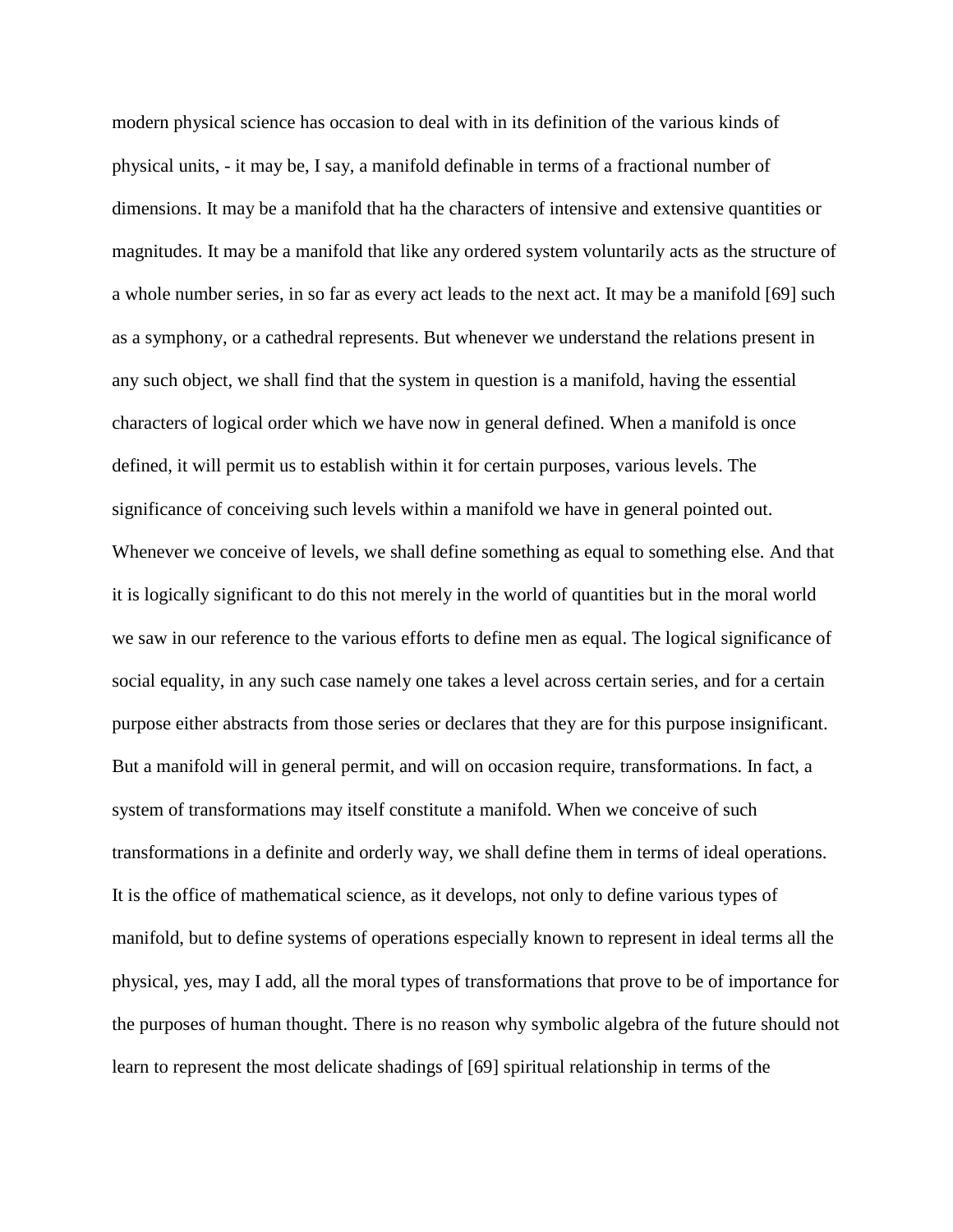definitions of manifolds. Such description of life would indeed never be the appreciation of life. The real world can never be defined merely as a manifold. But, on the other hand, in so far as we understand the relations of things we shall learn to define them, whether they be quantitative or qualitative things, whether they be physical or moral things, whether they be masses and energies, or spiritual relationships, in terms of a manifold.

From this point of view one of the tasks of science in its endless comparison of logically constructed manifolds, with empirically given statements of fact, is the effort to construct a manifold inclusive enough to represent in so far as any representation is ideally possible the whole system of the facts present in our experience of all grades. The ideal of an inclusive manifold is that ideal which the modern theory of energy has seemed to begin to realize in a significant way. I do not believe that the modern theory of energy, even in the form which Oatwald has given it, will prove to be capable of defining a manifold whose properties are comparable with the wealth of relations that the physical and spiritual worlds forces upon our attention. On the other hand, I have no doubt that the office of descriptive science is to seek for a system of series, or levels, and of transformations sufficiently complex to constitute a manifold such as represents the whole wealth of human experience. That this ideal descriptive science is at present infinitely far from realization, we all see, but it is something to know that whatever the ideal manifold proves to be, it will so far as we can now see, depend upon an elaboration of the concept of the ordered series. Whatever the [70] world is, it seems to turn in all its constitution upon the concept that ultimately analyzed proves to be the concept of symmetrical and nonsymmetrical transitive relations.

But these relations, as we pointed out at the last time, have been defined as dyadic relations. It will be noticed, however, that in a definite and transitive relation we have to mention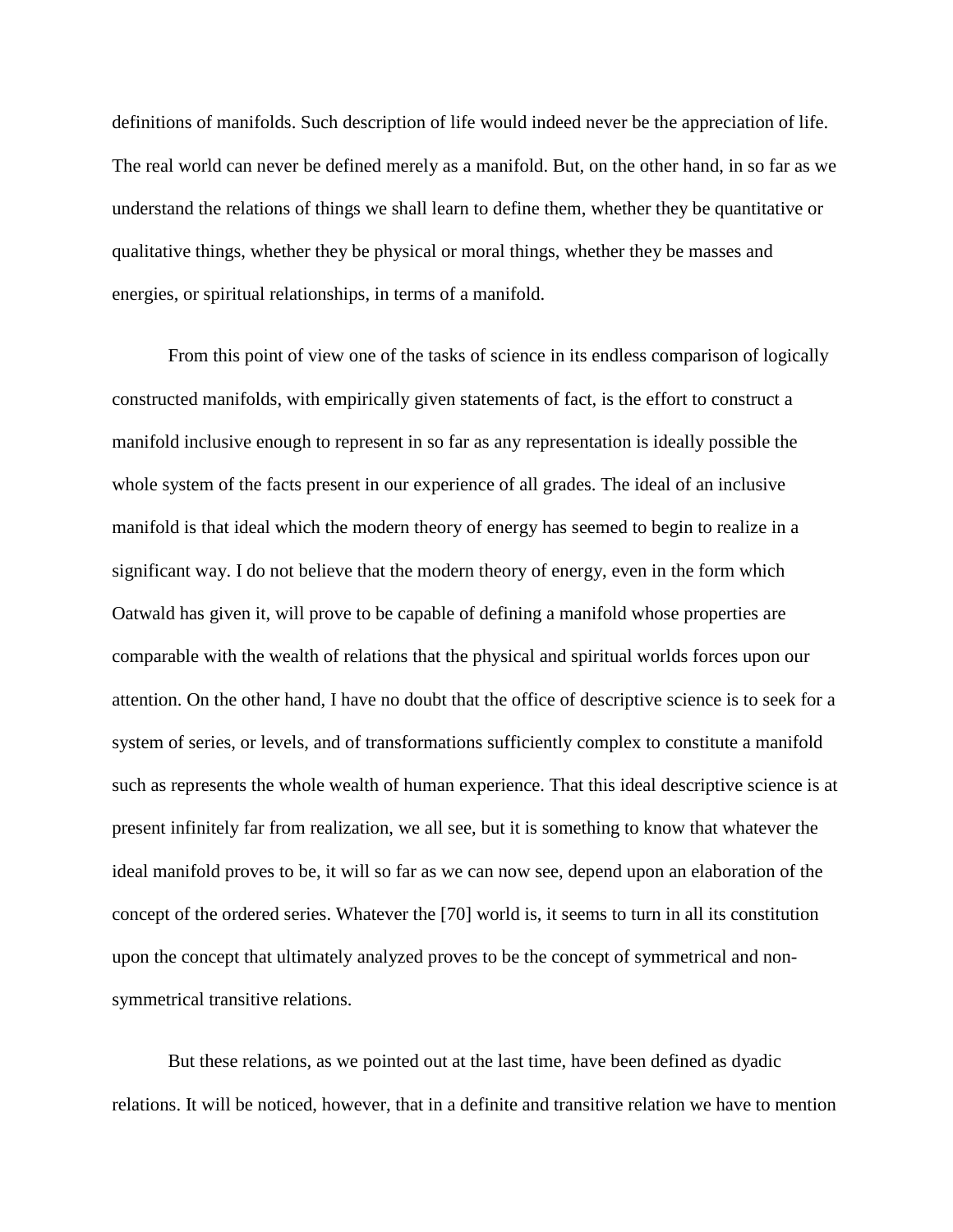three objects, "a", "b" and "c". I myself think that the definition of transitive and intransitive relations in terms of dyadic relations is an imperfect characterization, and that the logic of the future will prefer to begin defining properties not of pairs of objects but of triads of objects. However, this will not alter the essential induction of our foregoing discussion, which is that the universal forms of scientific conception, whatever else they may do, include at least this constituent which we have defined, the conceptual forms of the series, the level and the system of transformations.

## Lecture V.

The foregoing discussions have established the fact that in a very wide range of scientific inquiry certain conceptual forms prove to be applicable despite their relative uniformity and their logical simplicity of type. This closing discussion has to return to the problem: Why are just these conceptual forms so widely applicable? This is a question that, as our opening lecture indicated, must bring [2] us into the presence of very fundamental philosophical problems. We shall have no time to treat such problems exhaustively. I shall confine myself to units. But even these units, I trust, will prove fruitful to many of you.

## I.

What we have found is briefly this: Whoever thinks, classifies objects, and attempts to discover the relations that exist amongst objects. Our attention was principally devoted to a study of certain conceptual forms [3] which result from the study of the relations of objects. And in dealing with the relations of objects, we confined our attention to the simplest type of relations, namely to the so-called dyadic relation, -- to those, namely, which exist between the members of a pair of objects.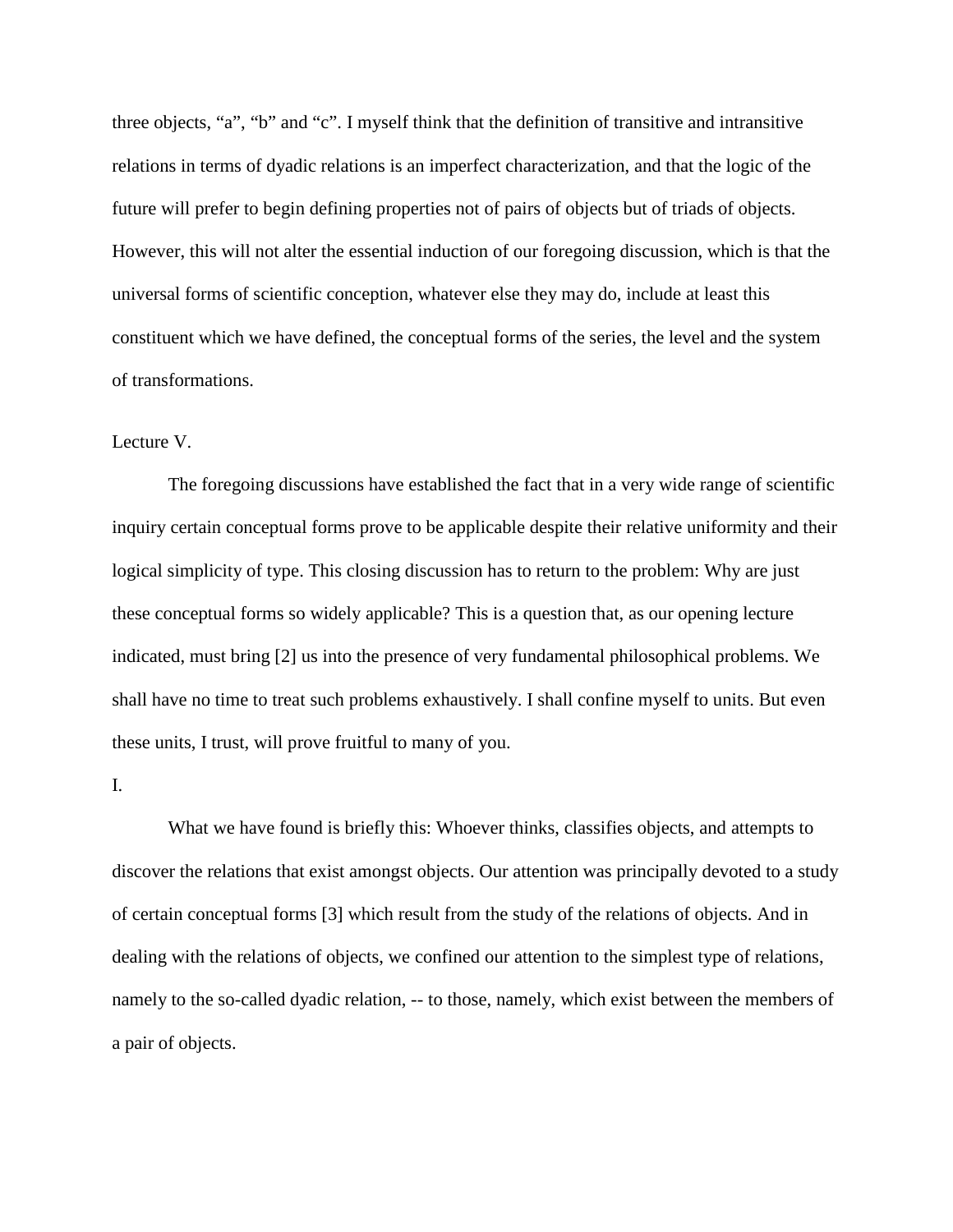Dyadic relations, as we further found, may be classified in two ways, viz., first: into symmetrical and non-symmetrical relations; and, secondly, into transitive and intransitive relations. Intransitive relations, although they have much importance in certain regions of science and of practical life, [4] we left out of account. The transitive relations, however, we especially studied. They proved to be of the two important sub-types, which were determined by our other fashion of classifying dyadic relations. That is, certain transitive relations we found to be symmetrical, certain others to be non-symmetrical. Of the transitive symmetrical relations, the relation of equality is one classic type. Another such relation is that of coexistence, in case you regard any object as coexistent with itself.

When, with these relations [5] in mind we turned to consider aggregates or classes of objects, we observed that we have, in the most various sciences, two very notable types of classes of objects defined and used.

Of these two types the first was described as follows: I may have a class of objects such that if I choose at random any pair of objects from that class, and compare them together, I find that there exists a certain fixed and constant relation R, such that one of the members of the pair in question, -- let me call it i, stands to the other member of the same pair, j, in this relation R while this constant relation R is itself a transitive, and always unsymmetrical relation. [6] For instance, there may be a class of objects whose members are all quantities of the same kind, and it may be the case that if I choose any pair of the members of this class, say i and j, then it always holds true that "i is greater than j." Or my chosen class may be a class consisting of men. And the law may hold that if I choose any two men from this class, then always one of the two, say i, precedes j.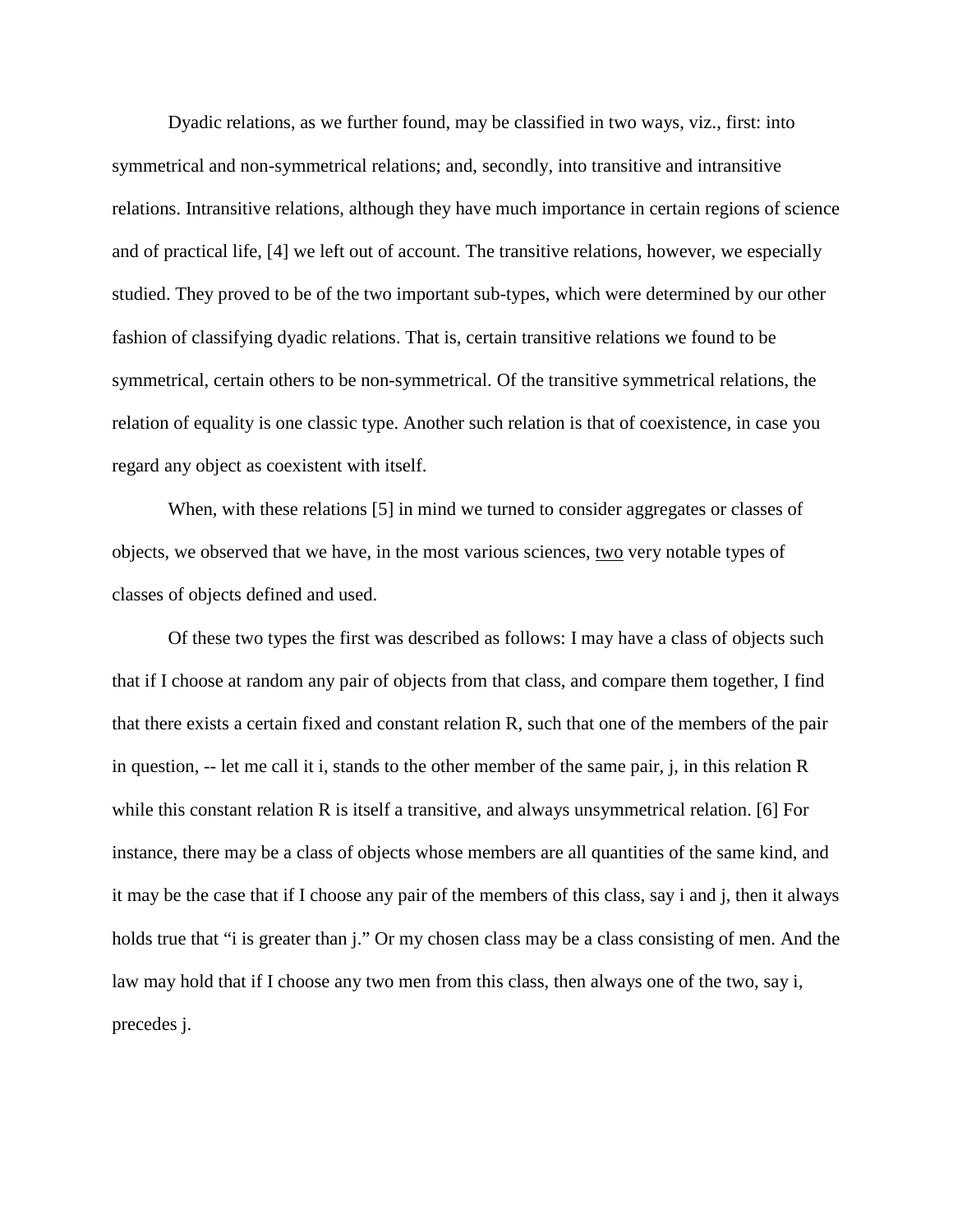Now any class which is subject to such a law constitutes, as we saw, a single one dimensional Series of objects. Thus the quantities in [7] question would constitute a single series of quantities arranged in the order of their magnitude. The men in question, in my other example, would constitute a single row of men arranged in some order of precedence; and so on in case of other such classes. Any such a class constitutes then a Series.

The second type of classes is subject to another law but one closely correspondent to the foregoing one be again, a class of objects. Suppose that in case I choose any two objects, say b and c, from this class, there exists a transitive but universally symmetrical relation S, such that b is an S of c. Then a class of [8] objects of this type constitutes what we have called a Level.

For instance, let the class in question be again a class of opportunities of the same kind. Let it be the law that any pair of the objects that belong to this class are equal. Then all of the quantities that belong to this class stand on the same Level. Any other symmetrical and transitive relation besides that of equality would serve to define a Level.

We thus defined two conceptual forms, viz., the Series and the Level. Our lectures have been largely devoted to preserving how potent and how widely applicable are these two conceptual forms. Their fundamental logical structure is extremely simple. Their value both for science and for practical [9] life is inestimably vast. Their special forms are endlessly numerous.

It was impossible to illustrate the range of application of these forms, without considering still another conceptual form, viz, that of a Transformation. Transformations, i.e., concepts of types of change, are found in all our thinking processes. We say, however, that classes transformations [sic] interest our thought most when they constitute either Series of Transformations, or Levels of Transformations. Whoever conceives the events of a single day's doings, studies series of transformations. The same is true of the astronomer who follows [10]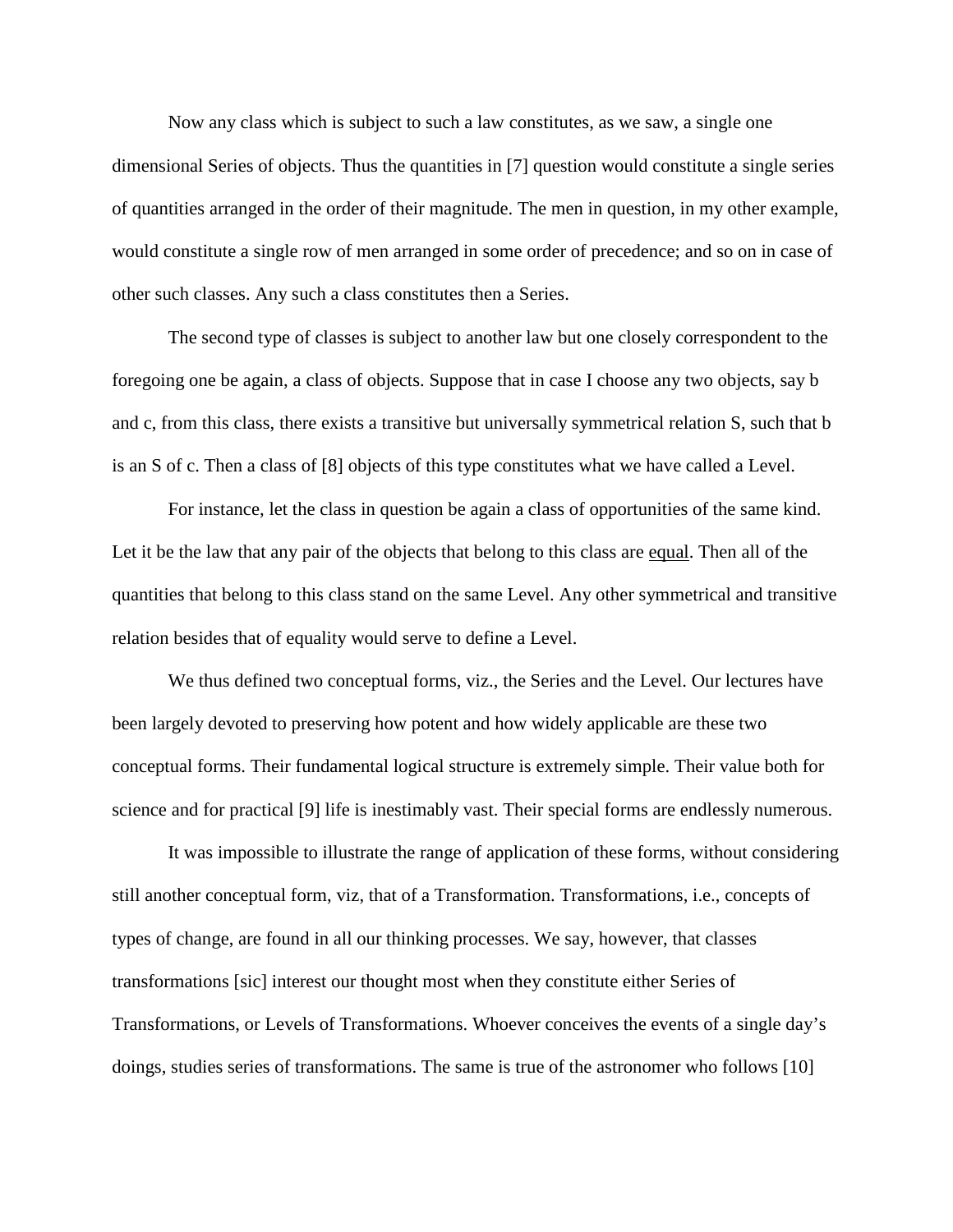the path of a comet, of the embryologist who studies the growth of an organism, and so on indefinitely in science, whenever a crooked sequence of events or of stages, is considered. On the other hand, our interest in a set of transformations may be in considering what feature or objects or systems of relations, remain invariant through all these transformations; as is the case when, for instance, the quantum of energy present in a physical system remains invariant through all the changes that occur in this system; or as is the case when, in chemical reactions, the mass of the changing matter remains invariant through all these chemical alterations. [11] In any such instance, where our interest in a set of transformations lies in taking notes of what they leave unchanged, the transformations in question are conceived as lying, in some respect, upon the same level. Other instances of levels of transformations could be found wherein our interest is in the fact that these transformations lead us from one series to a definitely corresponding past or stage of another series, even although we are not taking account of the fact that some such quantum as that of the mass or of energy is remaining [12] same. Thus, whenever any household changes cooks, there are certain directions that have to be given to the newcomer, certain doubts that the housewife feels about the new help, certain well known embarrassments of the housekeeping mechanism which accompany so momentous a change; and in this sense all the transformations known, as changing cooks lie upon one level; because they all occupy corresponding places in the various series of occurrences which have to do with adjusting a household to the service of a new cook. [13]

Series and Levels of transformations, then, are very significant both in science and in practical life, and when we consider how vast is their number, and how numerous are their special forms, we are able to recall a fresh the significance of the thesis with which the foregoing lecture closed, viz., the thesis that, whatever else characterizes exact sciences, the two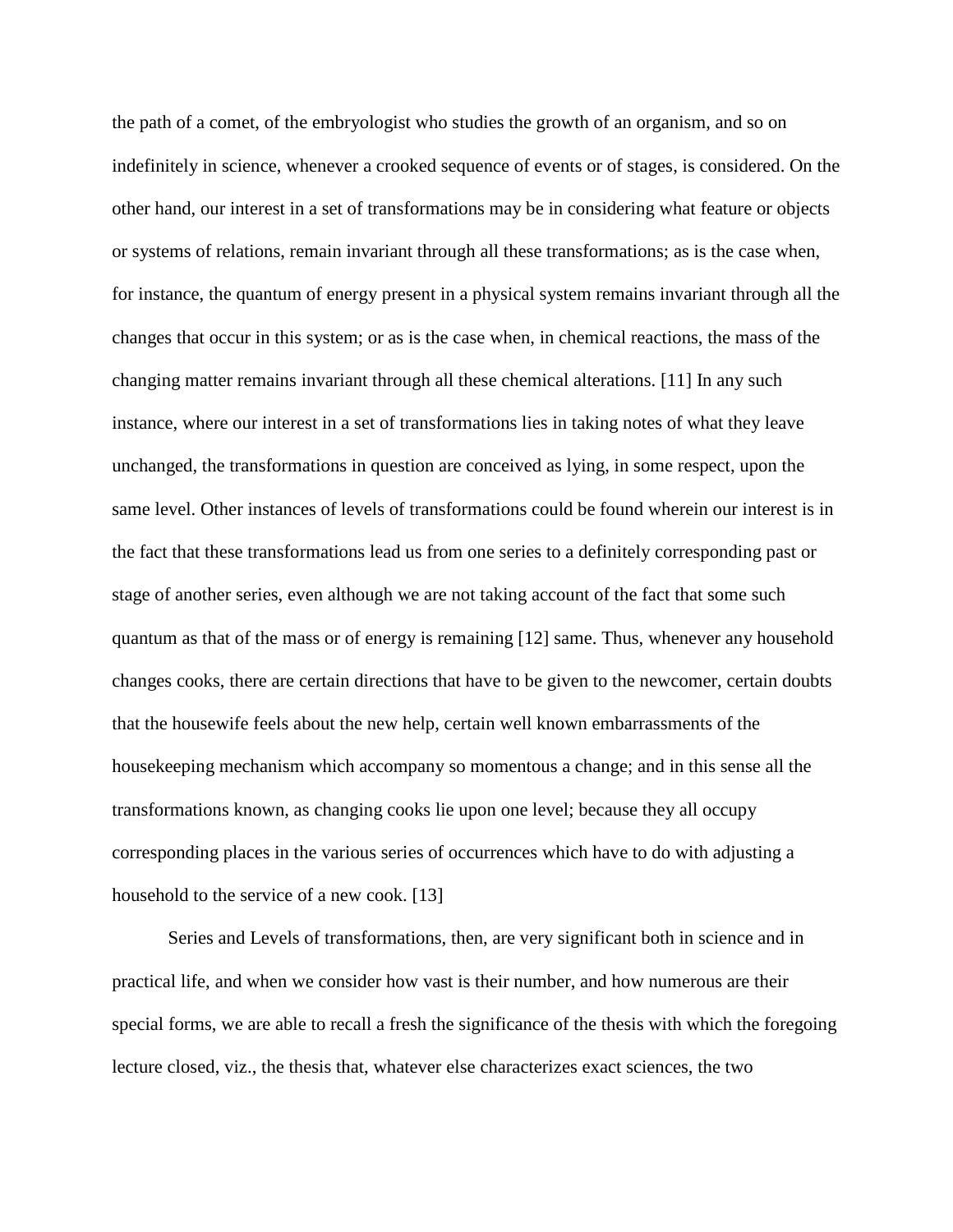fundamental conceptual forms, -- or as we may now venture to call them the two Categories, viz., the Series and the Level, are universally present wherever exact science is present, and aid to make such science possible; while, in less exact [14] cases of thinking, as for instance, in practical life, the inexactness of the series and of the levels which can there be defined, much of furnishes the reason for the limitations of the sort of thinking which is there possible.

II.

So much then for the principal Categories, or widely applicable conceptual forms, which our empirical comparison of the work of various sciences has brought to our notice. And now for the question, Why are these Categories so widely applicable?

It is easy, without going very deep into the problems of pure philosophy to make plausible either one of two theses [15] [16] regarding what it is that makes these two categories of the series and the level so widely applicable in such various regions of our experience. Notice that I do not call these two theses supposed theses. But they are at any rate apparently different theses.

The first thesis runs: 'These Categories of the Series and the Level are so widely applicable because the real world as it exists apart from our human thought actually contains series and levels, which our thought in the first instances, simply finds there." For this real world, as one may first insist, is a world in space and in time. Now time furnishes to us, everywhere, ordered series of events and does so whether our thought chooses to think in terms or not. The unsymmetrical and transitive relation defined by asserting that one event is the "successor in time" of another event binds any two temporal events together, unless the two [17] are contemporaneous. Hence the time series is a sort of pattern and prototype of all series, for all reality is known to us as involuntary temporal series of events. On the other hand, space, as in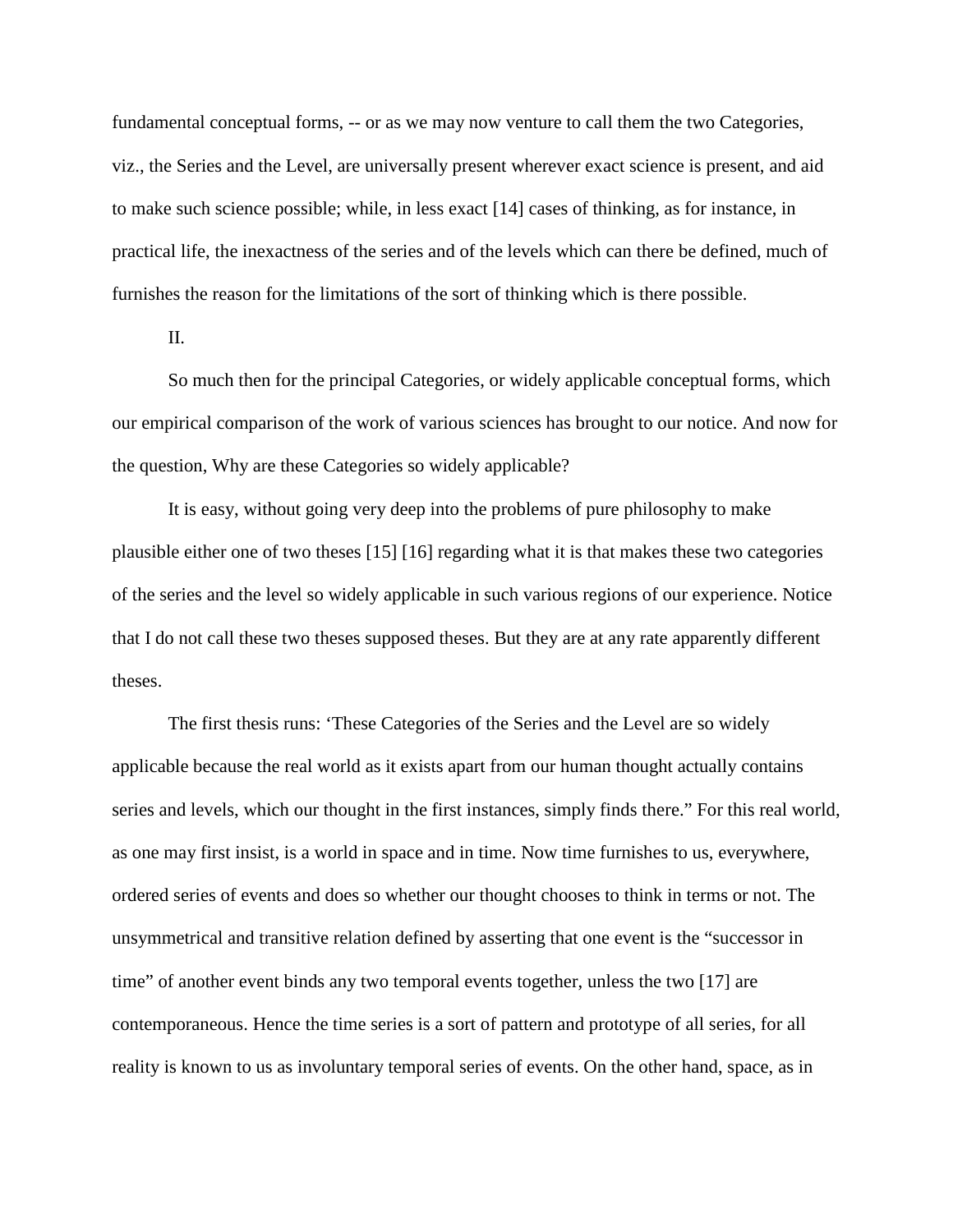Herbert Spencer's phrase, the "abstract of relations of coexistence," is that aspect of the real world which forces upon our attention the symmetrical and transitive relation expressed by the phrase "coexistent with" or contemporaneous with. Hence space, which again is an universal aspect of the real world, is the prototype of all the levels. So far as all parts of space, and all things or events, that, at one any [sic] time are together in space, coexist, they are all on one level. Moreover, as one may continue, space furnishes to us still other instances of levels. For, in that property of space which permits [18] the consequence of lines and so the equality of lengths to be tested by superposition, we have the classic experience in terms of which we exemplify what we mean by quantitative equality. All physical measurements reduce in the last analysis, to measurements of lengths, equal intervals of time can be exactly defined only by presupposing the conception of equal intervals of distance in space, -- a fact of which a glance at your watch face may at any moment remind you. And even so, the mass of matter is defined in terms of the concept of acceleration, which depends on that of length. But what you mean by equal lengths measured upon lines, you may and do discover, so one may insist, by actually trying experiments with foot-rules, yard-sticks, tapes, dividers, and other more or less exactly definable objects. Thus the two classic instances of symmetrical [19] transitive relations, namely of the relations of coexistence and of equality, are furnished to you by certain of your experiences of the properties of space. As for what we have called "levels of transformations," the space-world also presents them to you in their most familiar form, whenever you observe that any solid body may be moved about freely in space without altering any of its dimensions. Thus then, the so-called "axiom of free mobility", which asserts that movements in space do not as mere movements alter the form of the objects that are found in space, expresses the most familiar generalization that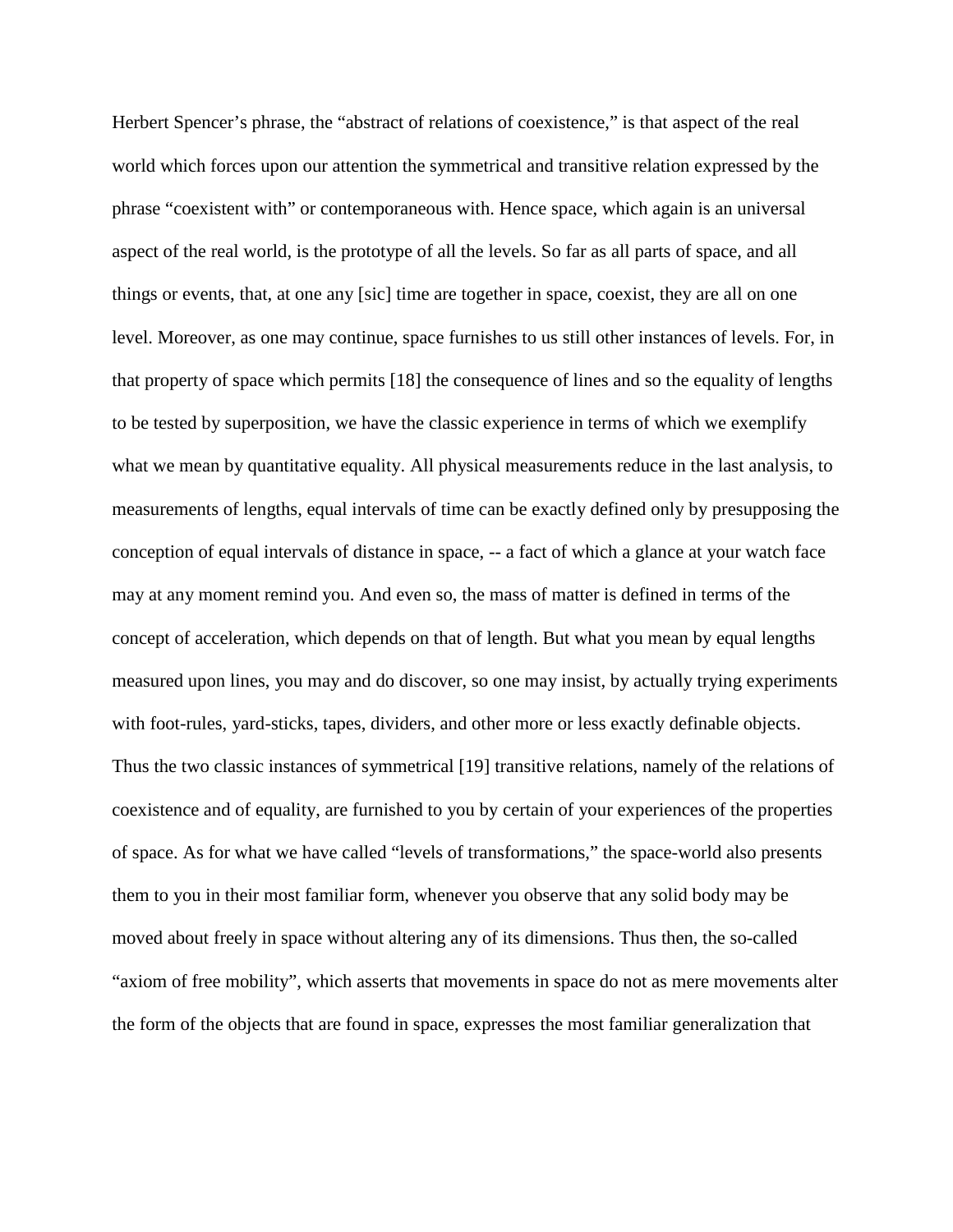experience furnishes to us regarding [20] a set of transformations such that they leave certain real things or aspects of things invariant. All the transformations of such a set lie upon one level.

In brief then, just as the time-series is the prototype of all series, so the space-world is a sort of primal locus of levels. To be sure, we do possess the concept of contemporaneous events, even apart from our concept of space, as the coexistence of feelings and of sensations in the same psychological instant exemplifies.

So that time seems to permit levels. But this instance of purely temporal levels derives most of its interest to science from its relation to the facts of the world in space. And still more obviously, space comprises within itself countless serial orders of [21] objects, -- the points on a line, -- the successive sections of a solid by a series of planes, the inestimably numerous series of physical objects in the real world; and so on indefinitely. But the serial order of things in space, it may be insisted, seems to be a secondary result of their existence; because we are able to run over the various parts of space in successive series of acts of our own while serial order in time is the most essential characteristic which holds true of events, viewed just as events.

In any case, however, as one may thus insist, the real world in space and in time, so soon as we enter it, appears to us to be a realm of series and of levels. The prevalence of these categories in our thought [22] is then at least in great part a result of their prevalence in the temporal and spatial order of the real world.

Yet not even thus do we exhaust the sense in which the real world appears to be the realm where our two categories are found to have been at home, even before our human thought ever set out upon its quest for order. For these two categories of the series and the level have a still deeper relation to the innermost structure of reality, so far as reality is in anyway accessible to our science. This namely, is what the modern doctrine of energy shows us. For the changes of the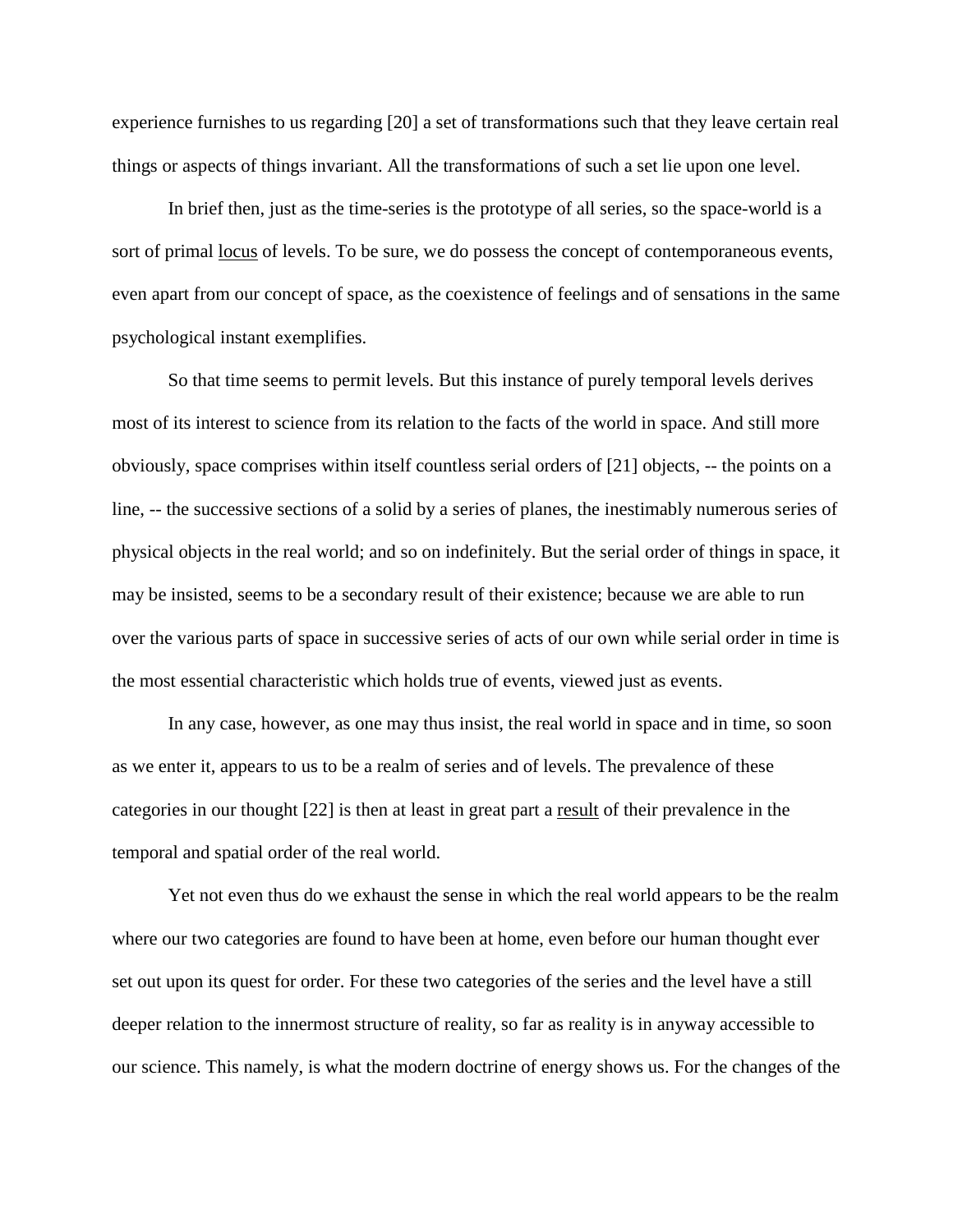energy of any system follow a certain determinate series, according to the law [22a] that such quantities as the temperature of the various parts of a physical system tend towards equality, through the transfer of heat from the hotter to the colder parts of the system; while, as we also know, water runs down hill, electrical energy tends towards a distribution that abolishes differences of potential, and so on. Thus, in general, the energies of the world tend to a certain level of distribution, -- a level never actually attained within the range of our experience but always definable with reference to certain serial orders of unstable distributions of energy; while the events of the physical world form series such as always approach the ideal level of distribution. [23]

Thus the events in the physical world do not merely form series, but also form series which have determinate relations to certain levels. The familiar fact of the existence of the sealevel as an approximately constant fact of terrestrial nature, -- a fact which the tides and the winds and the currents endlessly disturb, but which varies only within certain relatively narrow limits, -- this fact is itself but a special instance of the way in which the real world forces upon our attention the existence of certain approximate levels of the distribution of certain forms of energy, as well as the existence of a tendency of energy to reassume such distributions when they have been disturbed. [24]

Yet it is not only the theory of energy that thus exemplifies the importance in the real world of the categories of the series and the level. The series upon which the modern doctrine of evolution insists, are real, and they are characteristic of large regions both of the inorganic and of the organic worlds. If the doctrine of evolution is in any form sound, then there are real series, of organic forms and processes whose order determines every detail of every living organism. Your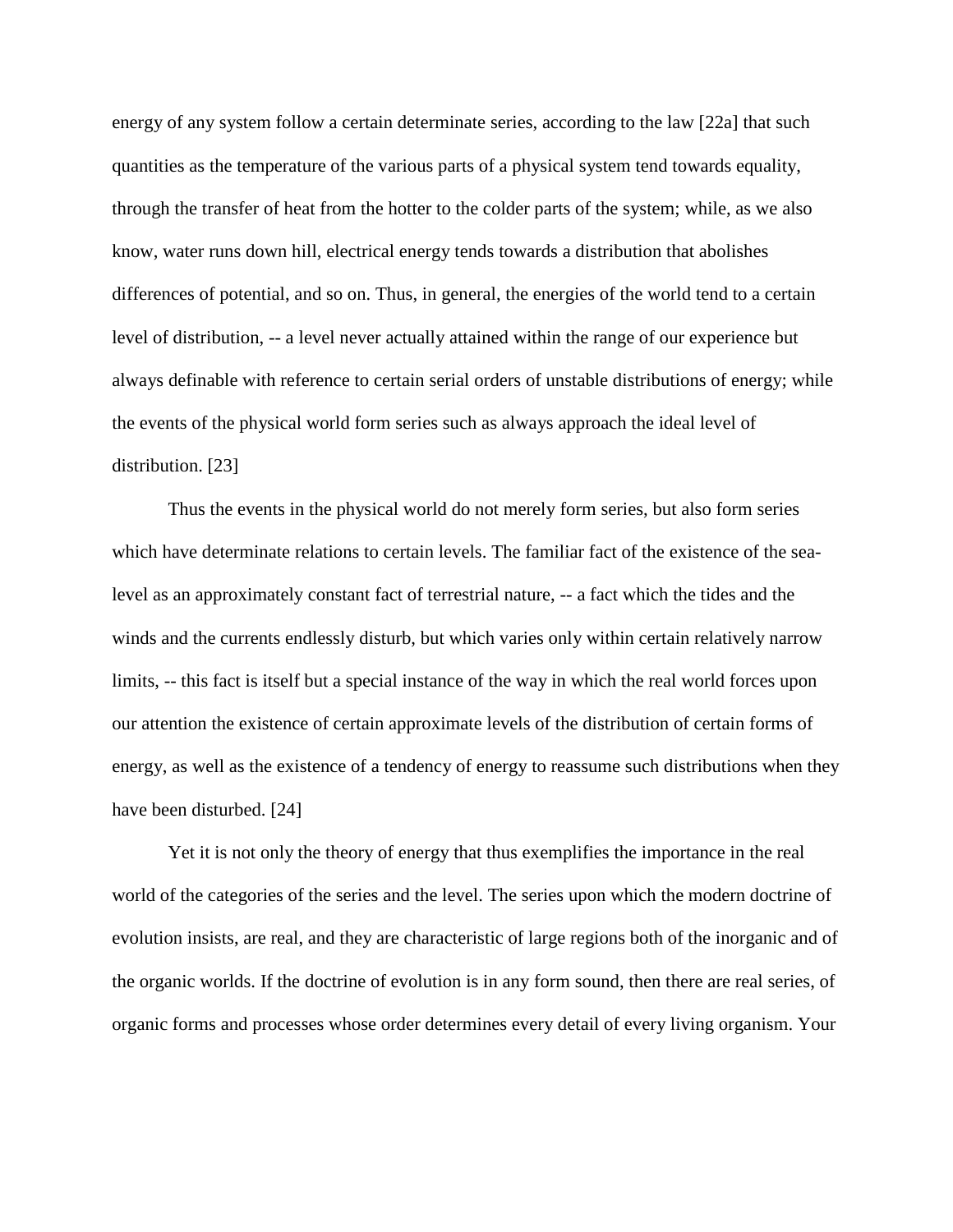own organic characters, for instance, are what they now are because of the whole series of your ancestors, back to the remotest times. [25]

And that mingling of coexistent characters, derived from various amounts, which constitutes your organic temperament is an instance of a level, due to the [correlation? *image blurry*] of many series, or again, the geographical distribution of the organic forms, that are at any time present on the earth's surface, constitutes a level that nature draws across countless such evolutionary series such as determine the sequence of organic forms.

Why, however, should I multiply these illustrations of the real significance of our categories. Every science furnishes its own examples. Mendelief's arrangement of the chemical elements is a combination of series and levels; and it stands for a system of natural facts. The law of supply and demand in economics is a statement of a tendency towards a certain level and of a tendency which also determines certain series of economic events. [26]

III.

And yet, as I must insist, there is another thesis regarding our two categories which it is certainly necessary for any one to consider who has once learned the lesson that Kant's analysis of human knowledge has taught us. This thesis is that the prevalence of these two categories, the Series and the Level, is due, in our science, to the nature of the human intelligence, and not to anything that can be understood apart from the consideration of this [illegible] the human intelligence. Whether this thesis is really opposed to the preceding thesis, namely to the thesis that the real world furnishes the true basis for these categories, [illegible] may remain for the moment, a question. The solution [27] of that question depends, of course, upon what you ultimately mean by talking of the real world at all. But postponing for the moment that issue, let us proceed to consider what evidence there is for saying that the wide applicability of the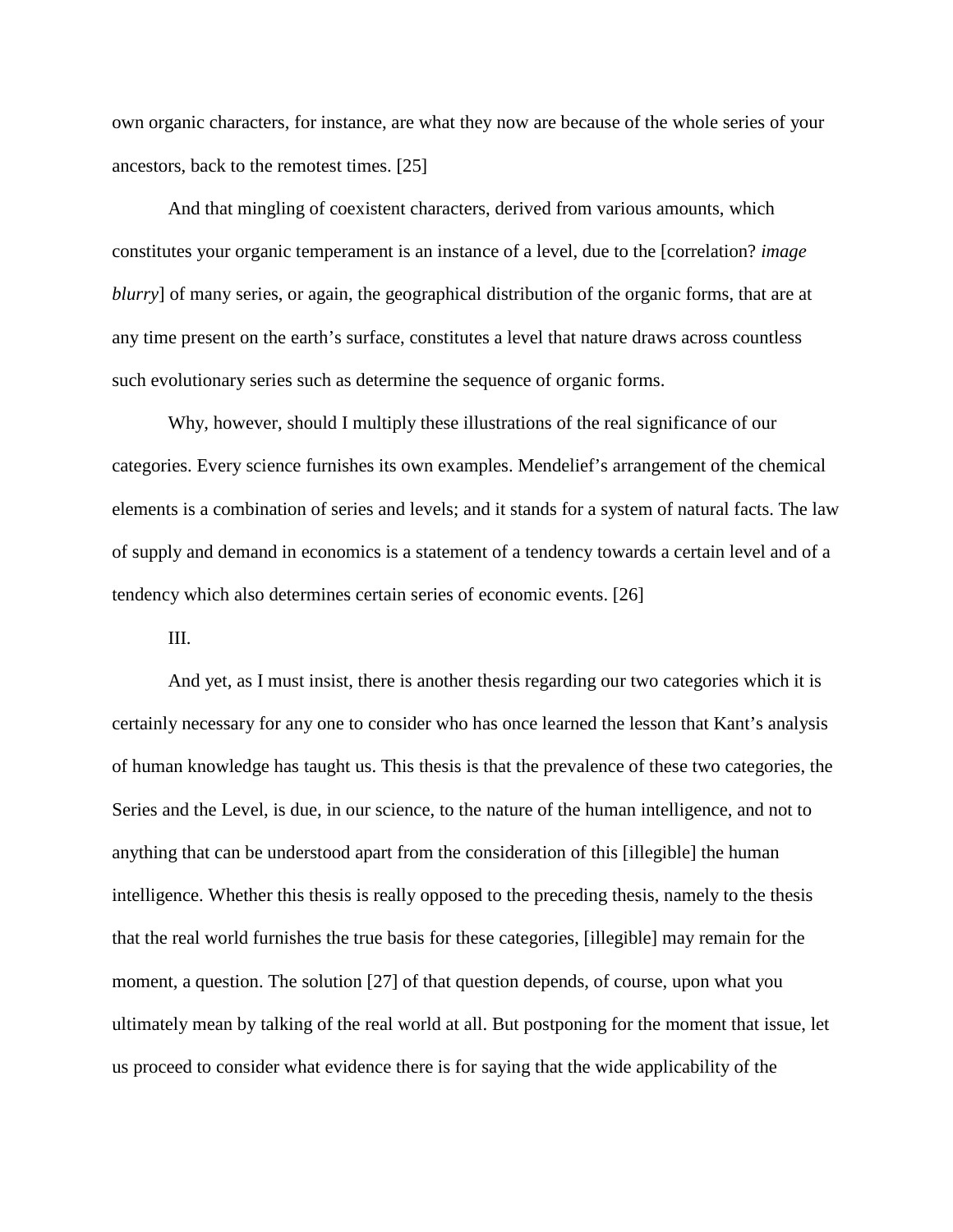concepts of series and of levels, in our science, is actually due to the fashions of procedure of the human intelligence in its dealings with phenomena. This thesis at any rate appears to contrast sharply with the foregoing thesis. But let us consider the evidence for it dispassionately.

We spoke, but a moment since, of space and of time as the regions where the concept of the level and that of the series find, respectively, their primary and natural expressions. Space we then found to be the great locus of levels; and time we regard as especially [28] the realm of series. Space as we saw contains also series as well as levels; but that appeared to us to be at least largely due to the fact that we can consider the parts and the elements of space successively. Time permits levels, and this seems to be due to the fact that contemporaneous series of events can in some cases be apprehended by the mind even when we do not refer these events to different regions of space. But such apprehension of coexistence apart from spatial relations, seems to us to be of less importance in our experience of reality.

But now when we review the [29] very facts which we thus summarized, we see that our account of them borrowed its whole meaning from a certain conception which we are accustomed to use when we talk of the real world, namely from the conception that the real world consists of an order of things and of events in space and in time either this conception is or is not well founded, it certainly is no direct expression of what you and I experience from moment to moment. For the space-world that we assumed as the real world, when we defined space as the locus of levels, is not identical with the space world that at any moment we have forced upon our perception. On the contrary, the space-world of [30] the geometer, and of physical science, is known to us mortals as a highly artificial construction of our own intelligence, -- a construction of whose validity we feel sure, but whose reality no direct momentary experience of ours ever can suffice to demonstrate. It seems fair then to say that it is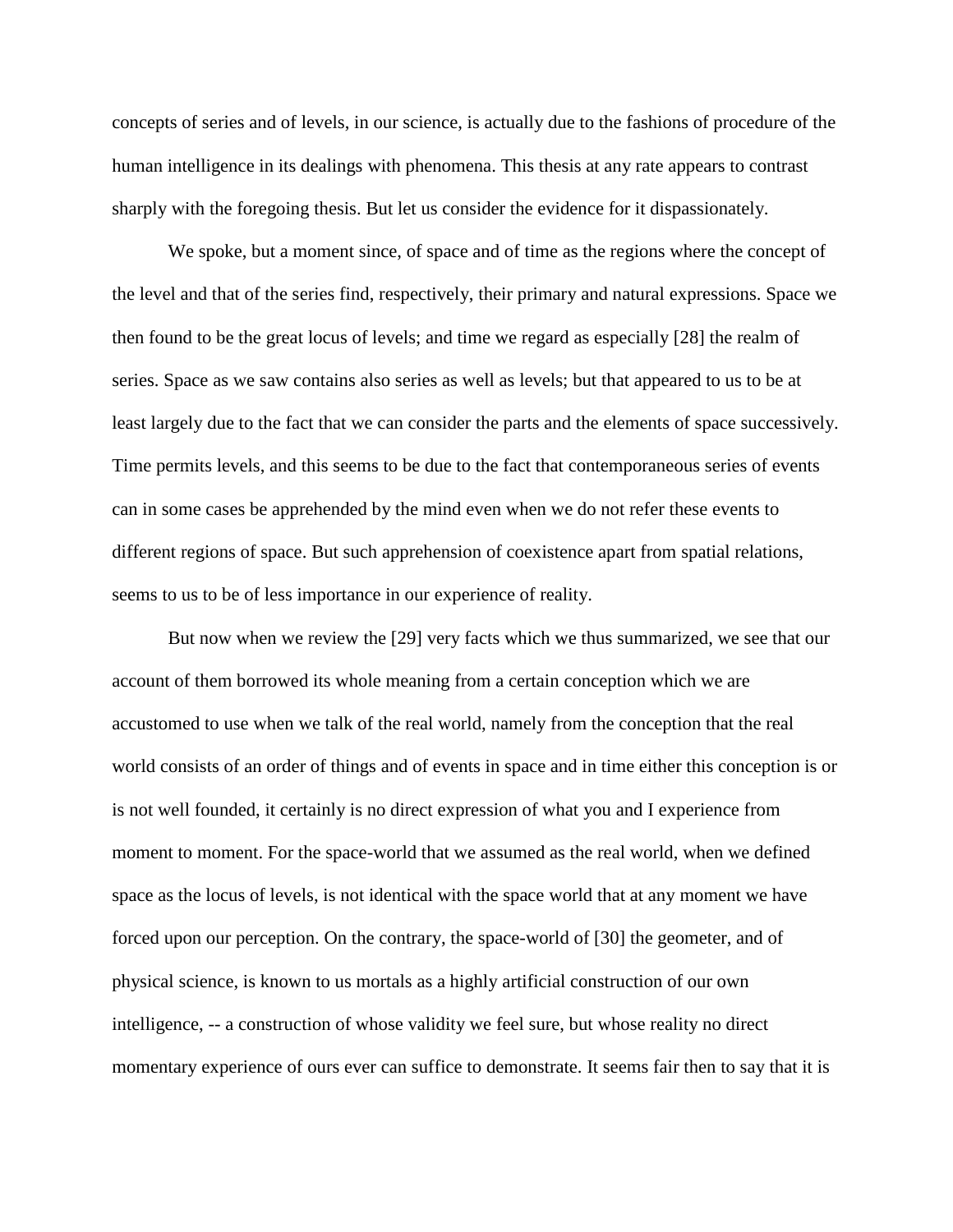the way in which we ourselves are irresistibly disposed to conceive things which gives what we call space and time their characters.

For consider: the space-world, as you conceive it, contains, countless coexistent objects which you do not now observe. You conceive, for instance, that the portion of this room which is behind your back coexists with the portion that is in front of your eyes. I defy you, however, with your present sense of sight, to observe at any one moment, or through anyone act of apprehension, [31] that the whole of what you thus conceive to be true about even the visible parts of this room is a visible fact or is apprehensible in terms of any other direct sensory experience. Turn your head to see whether the wall behind you is observable and the blackboard in front of you will disappear from your view. Undertake to verify the fact that your left hand neighbor is a being visibly coexistent with yourself, and your right hand neighbor at once tends to cease to be visible. It is precisely as impossible to see in any one act that all the visible things in this room actually coexist, as it is to see your own ears. And the reason for this failure to observe a coexistence which you all the while are irresistibly impelled [32] to conceive, and of course to regard as real, is, in case of your two ears, and of the other visible objects not now directly seen by you, very much the same. The coexistent objects present in this room are objects of a possible attention on your part. This possible attention you can direct now to this, and now to that object. But, the field of your attention is notoriously and extremely narrow. Only within that narrow range can you ever verify that coexistence which you conceive to be characteristic of your space-world. If however you ask why you so potently and powerfully believe that this coexistence [33] which you can verify only for so narrow range of objects, actually holds true of the indefinitely vast range of objects that you conceive to be present in the space of the real world; then the answer is that you conceive this to be true because certain very deep needs of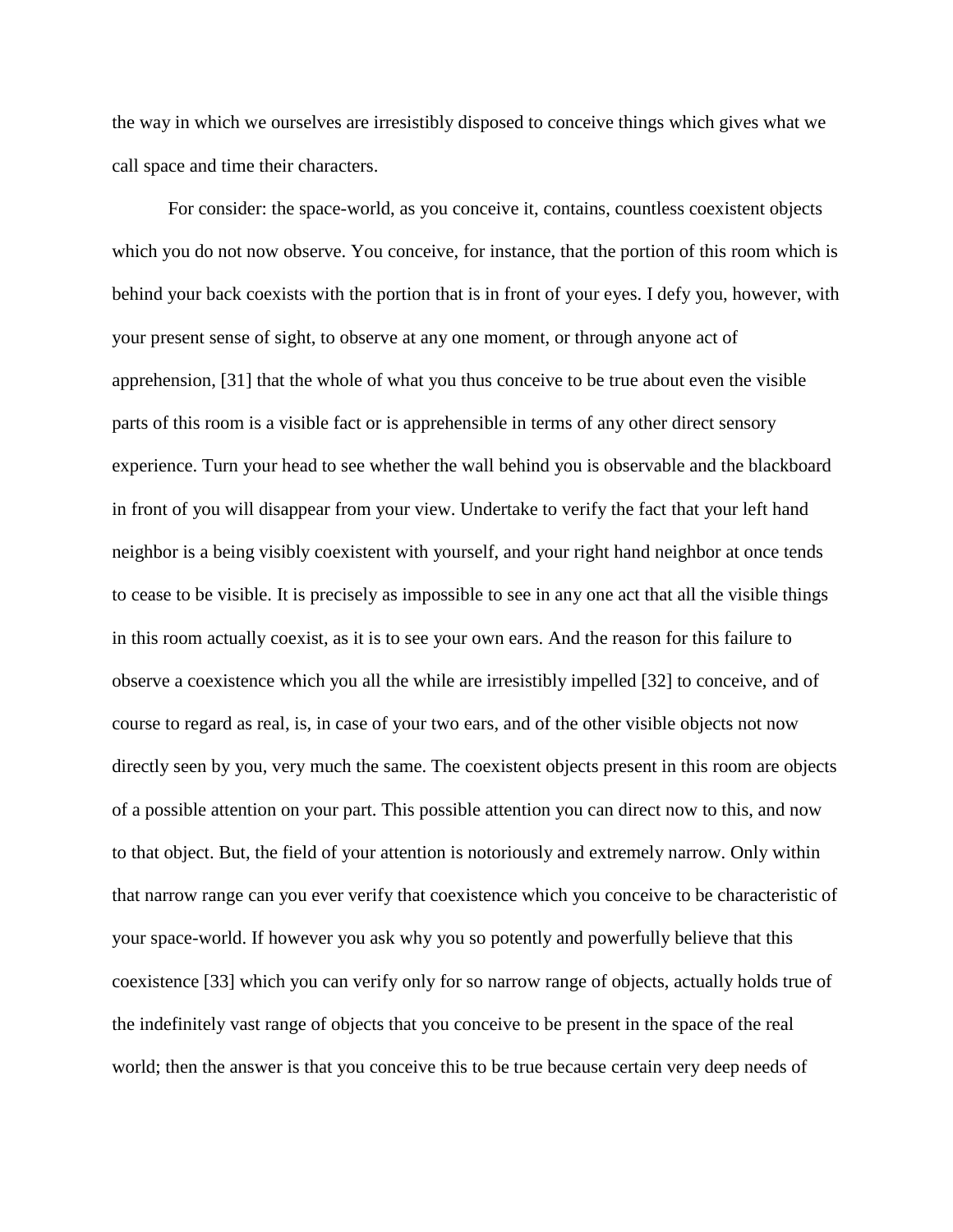your thought seem to you to require the assumption of the truth of this conception. You need namely, at every moment, to conceive of all the material objects in this room as in certain respects upon the same level of coexistence. As a fact you can only see first what is in front of you, and then, turning the head, what is behind you. [34] But in your conception, for reasons which I have no time at present to analyze exhaustively you need to conceive of what is in front of you as coexistent with what is behind you. Hence you conceive as upon one level of coexistence what experience presents to you only serially.

From this point of view, it would appear that the world of what is sometimes called pure experience presents to you rather series of various sorts than those levels of coexistence which constitute the world of physical facts as the latter coexist in space. And your belief that the facts do coexist in space would appear to be due to certain needs [35] of your own intelligence, - needs which guide your interpretation of the realm of phenomena. And so far the concepts of the level, to say the least, would appear to be forced upon you, in this respect at all events, because of your character as the intelligent interpreter of your experience. This however is what the present thesis asserts of the categories now in question.

But to the considerations thus advanced there is, however, a familiar answer which to many minds does indeed seem once more to indicate for the conception of the levels of coexistence a character relatively independent of your own thoughtful way of interpreting your experience. This answer is as follows: Objects are [36] on a level when, as we have said, any two of these objects stand in a certain constant relation which is both symmetrical and transitive. Now it is true that I cannot now see that the objects in front of me and the objects behind me visibly coexist in the same field of vision. But I can indirectly establish through my successive acts of perception, a transitive symmetrical relation between these objects; and I can do so thus:--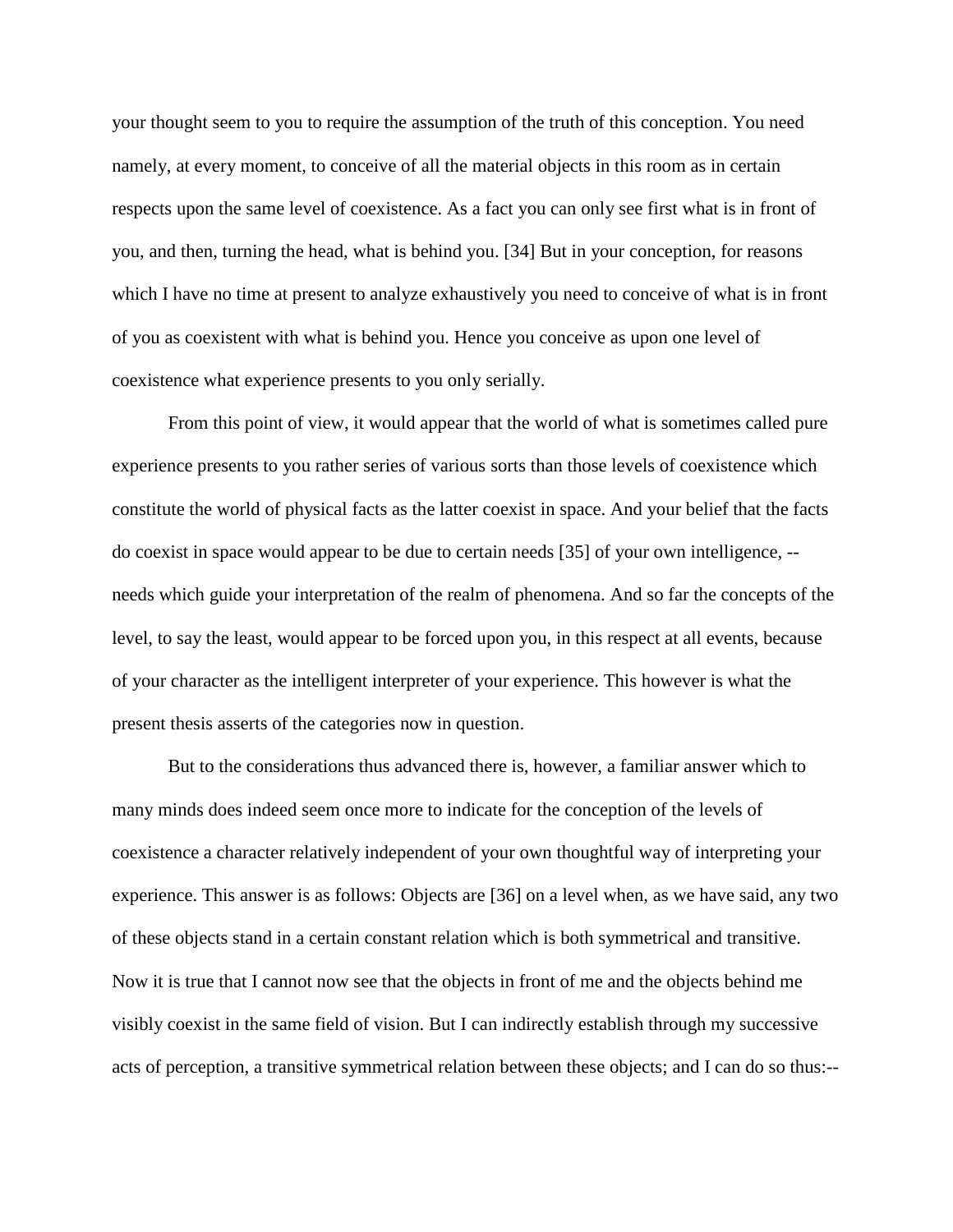I can first look at one of them, then at the other, and then back again. Hereupon I find that the objects are such that I can pass from either of them to the other, so that I can set them in either sequence in my visual experience and this, it will be insisted is a fact that is not dependent upon my will. For unless [37] these objects are such as are usually said really coexist in space, I in general cannot do this. Thus if, to use Kant's famous instance of Kant's, I were observing a ship that was actually moving down stream with the current, I could first see the ship higher up the stream, and then lower down the stream; but I could not in this case reverse the order of my perceptions, and see it first lower down the stream and then higher up. In the case of the floating ship I should accordingly be observing what is called a real succession. For the relations presented to my experience from without would then be essentially unsymmetrical. I should be dealing with a real series, and not with a level. In case however, of the [38] coexistent parts of a whole present in visible space, I have indeed primarily an experience of serial succession; but this succession, in just this case of the coexistent parts of the whole, I find to be essentially reversible. If a is one visible object present in a given space, and b is another, I may find indeed that for me, a and b never visibly coexist at any one instant for my sight. But, I do also find that in my experience, according as I look this way or that, the sight of a may first precede the sight of b and may then follow the sight of b, so that, for me, the empirically given relation between a and b is expressed by saying that "In my order of perceptions a is at pleasure either the predecessor of b or the successor [39] of b, or is both the predecessor and the successor of b. Now this relation, which, whether I will it or no, I find to be the true relation of a and b, (e.g., of the parts of this room) is indeed a symmetrical relation. For although the relation "successor of" is unsymmetrical, the relation "predecessor and successor of", or the relation "either predecessor or successor of, indifferently" is a symmetrical relation. Now, as one may hereupon insist, it is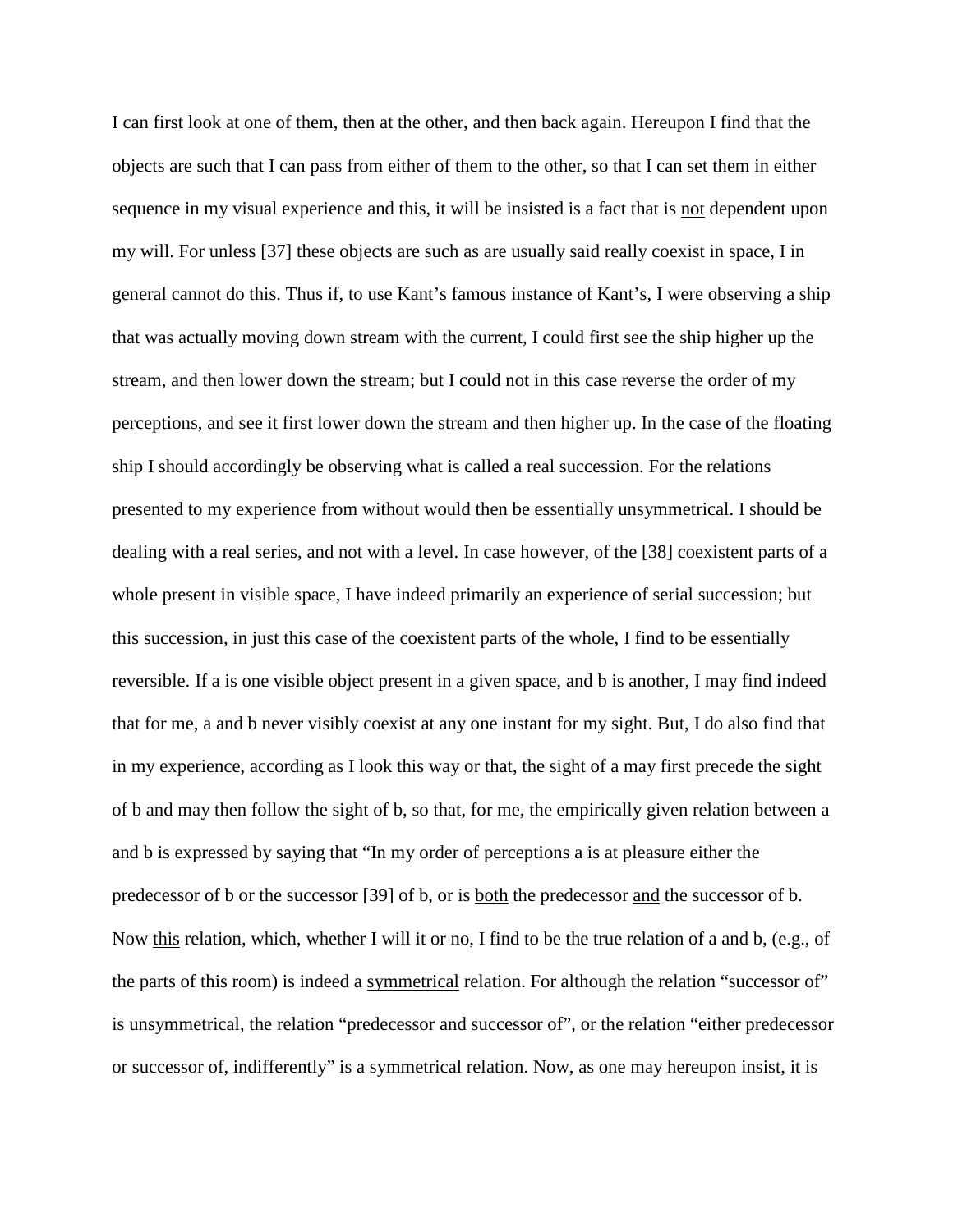just this which experience actually shows us to be the relation between any two visible things which coexist in space.

Thus, once more, as it may be asserted, the levels of coexistence are vindicated as facts which the objective [40] order of our experience forces upon us, and which accordingly are not due to the mere needs of our interpreting intelligence.

Now it will be noted, in any case, that this particular method of vindicating for the levels of spatial coexistence a character that in certain respects is not dependent upon the fashions in which our human intelligence works in our interpretation of facts, is a method which ascribes to these levels of coexistence a peculiar and rather unexpected character. We had supposed, while we were talking of them [41] as well-known aspects of the real world, that the symmetrical relations which made them real were direct and comparatively simple facts of experience. We now see that these levels are given to us at best only in an indirect way; and that at least, in the case just now in question, the symmetrical relation which makes the level real is given to us in the form of a complex of two unsymmetrical relations, each of which is the converse of the other. To say "a coexists with b" now means "a may be made, in my experience, to follow b or to precede b, indifferently". From this point of view, unsymmetrical relations and consequent series, would [42] be, for us, the primal facts of our experience. Levels would result, not in general from the directly observed correlation of numerous series, but from the discovery that certain series of facts in our experience are reversible. The narrowness of our consciousness forbids us to correlate many facts at once. But, from this point of view, we can and do experience many series of facts. We discover the reversibility of some of these series. But if a given series is characterized by some unsymmetrical relation R, the reverse of this series gives us a second series containing the same terms, but characterized by the converse of the relation R. Call this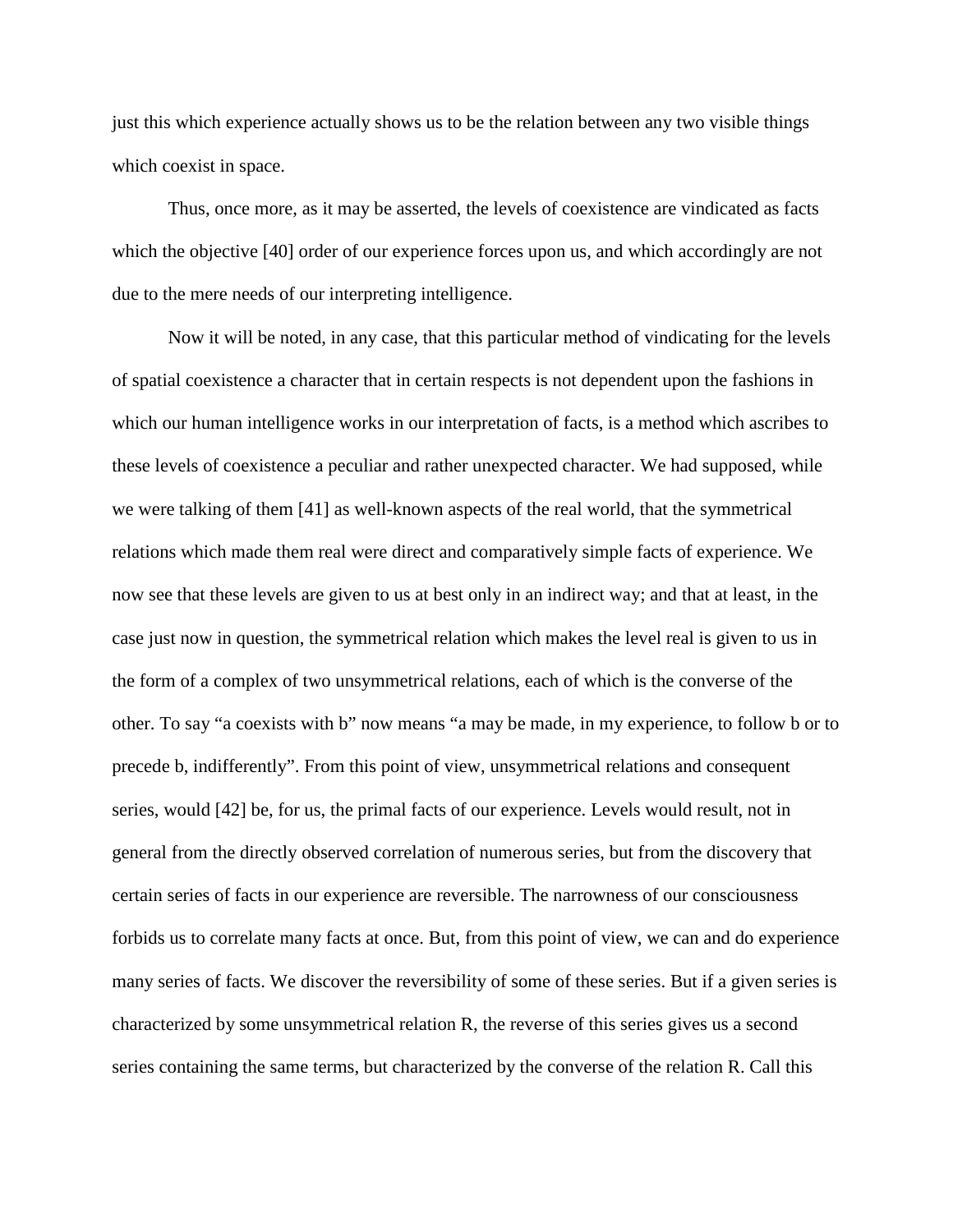new relation "R-converse". Then what [43] experience shows us, in case we discover a level, would be, in general, that any two of the objects that we are considering belong both to the R and to the R converse series, and so, are such that either one of them, say i, is "both R and R converse of" of the other, say of: The relation "both R and R converse of", is however a symmetrical relation!

Do we actually discover the existence of levels in this way? I have no time to devote to this question any adequate consideration. But any student of the modern psychological theories of our consciousness of space knows how much evidence there [44] is in favor of this general proposition, so far as the various levels of our space consciousness are concerned. I am not disposed, however, to generalize at this point hastily. Our general argument has, at the moment, only this interest in the issue. We are considering whether our assurance that the real world contains series and levels is due to characters which our experience of the real world forces upon us, apart from the special interests and modes of interpretation which characterize our own intelligence. In defense of the thesis that the usefulness of the concept of series and of levels is due on the whole [45] to the needs of our own interpreting intelligence, we pointed out that the unity of the world in space,- the classic instance of a level of coexistence, is an unity that we never find directly given, but do nevertheless conceive as real. And we suggested that this whole concept was apparently due to the internal needs of our own conceptual process, since to believe as we do in the unity of the world in space involves countless beliefs about the real world which no direct experience of ours ever verifies, but which our sense of the reasonableness of our convictions somehow seems to require. In brief, we need, it was suggested, to conceive certain facts as on a level. Hence we do so.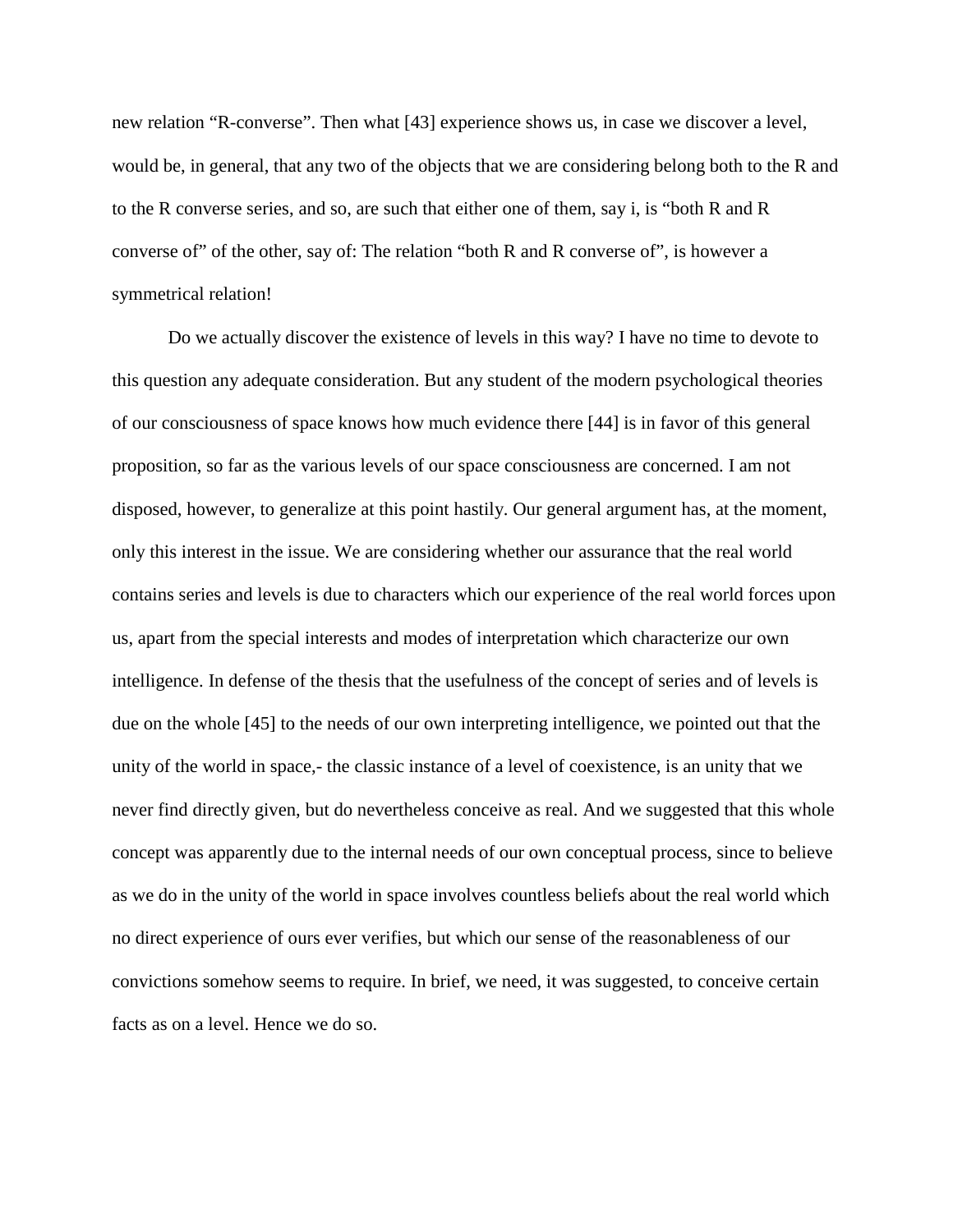But to this contention the reply is made that although experience does not present to us at once the unity of the real world in space, experience does [46] indirectly teach us that the things in space have symmetrical and transitive relations. And so it was further asserted, experience does this by presenting to us certain reversible series of experiences. It is, in brief, by giving back and forth between places that we learn of their coexistence. It is because of the reversibility of certain of our movements, and of their results, that we learn of the properties of space. And the suggestion is made that perhaps all our consciousness of levels (in so far as these exist on a scale too vast to be grasped at once within the narrow unity of our consciousness) is due to our experience of reversible series, and to our experience of the contrast between these and the irreversible series which we also find in our experience. [47]

Well, let us for the moment admit this entire conception, and so admit that our assurance of the reality of such levels as are too vast and complex for us directly to observe, is reducible to our assurance that certain series possess a reversible character. Then the problem is to what makes the concept of the series and of the level so potent reduces itself, provisionally, to the single question: What makes the concept of the series so potent?

IV.

Here however, at length, we meet with a decisive issue. The prototype, at least in the realm of our ordinary experience, of all empirical series, as we observed in the earlier part of our statement, is the time-series. [48] Now what assures us of the reality of the time-series. In the form of time-series, all series, reversible and irreversible, just in so far as they are observable by us at all, must come to our empirical consciousness. In the temporal succession of our own experience, we must search through the various regions of space, must test equalities of all kinds, must observe dependencies of all types, must take account of all transformations that experience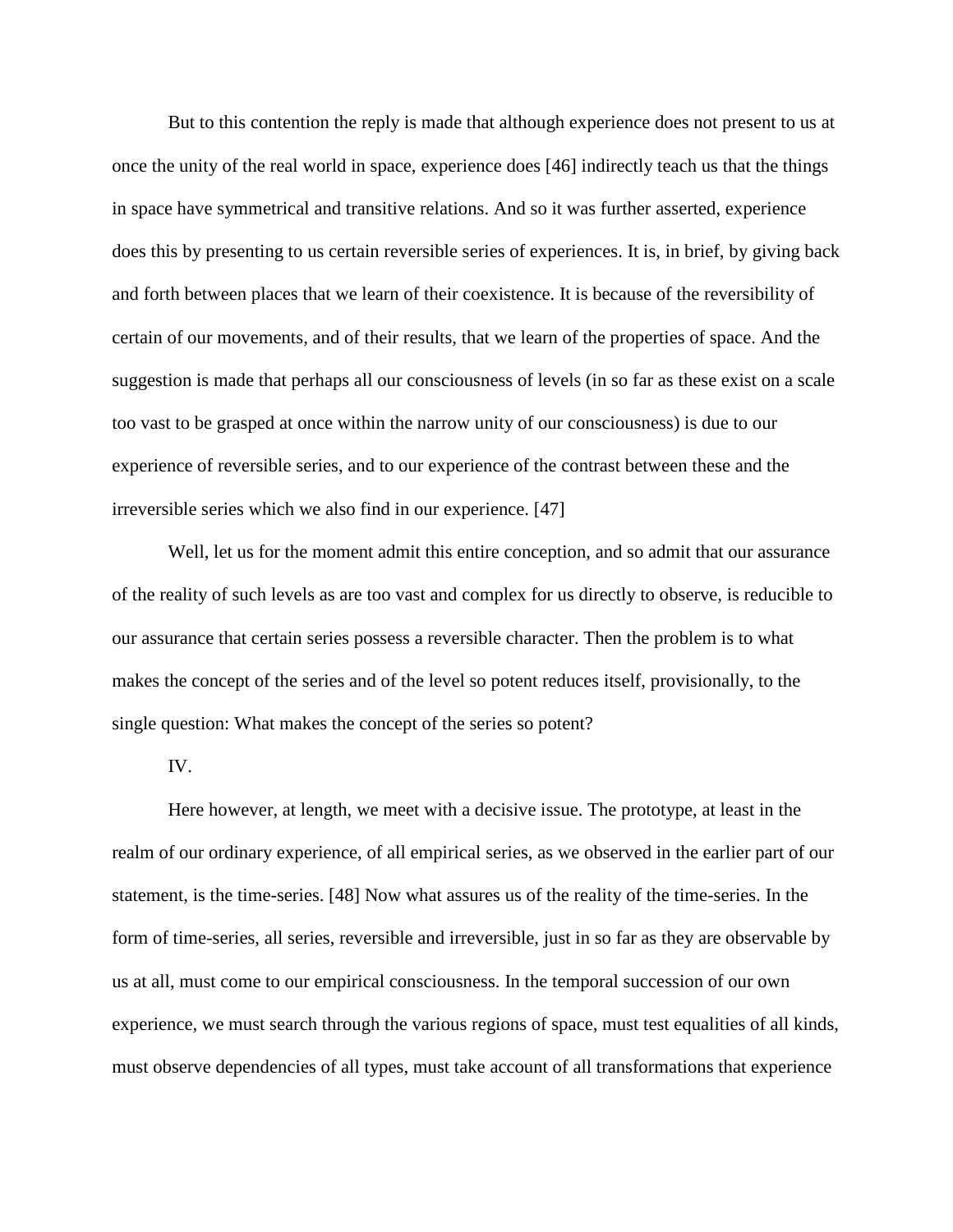furnishes to us, must in brief acquire the materials upon the basis of which all our notions of the real world are formed. Thus whatever be the logical nature of serial order, our experience of serial order has to be a temporal experience. But, when do we experience the reality of the sequence of events in time. Now? Yes, if you mean by the now [49] experienced sequence the brief span of the contents of the present moment. But we certainly do not now experience what happened during the nineteenth century. We now conceive that certain events then happened. We do not now perceive yesterday's events, nor yet tomorrow's. Our conception of those events is obviously an interpretation of certain given memories, images, names, suggestions, interests, hopes, demands. The present time does indeed involve an experience of a relation between the earlier and the later content of our present passing consciousness. We conceive this relation as extending indefinitely into both past and future, and as being universally both unsymmetrical and transitive. That is, a character of this relation which our present consciousness suggests, we universalize, we define as holding for all earlier and [50] later temporal events, and so we conceive that all which ever has happened to us, or which ever will happen to us forms a single series of experiences. In other words, we constantly conceive of that unity of a single experience of which Kant so well tells us. It is only by virtue of conceiving this moment as a stage in the united process of a single experience that we got any possession at all of the concept. Of the real series of temporal events, just so far as that series extends beyond the narrow [illegible] series of the present moment.

In vain then, do you point out that we believe in the coexistence of the things of the real world because experience constantly forces upon us the fact, given apart from our con-[51] ceptual processes, that some of the series of events that occur in time are reversible, while some are not. It is in vain, I say, that you do this, in case you thereby seek to relieve our whole system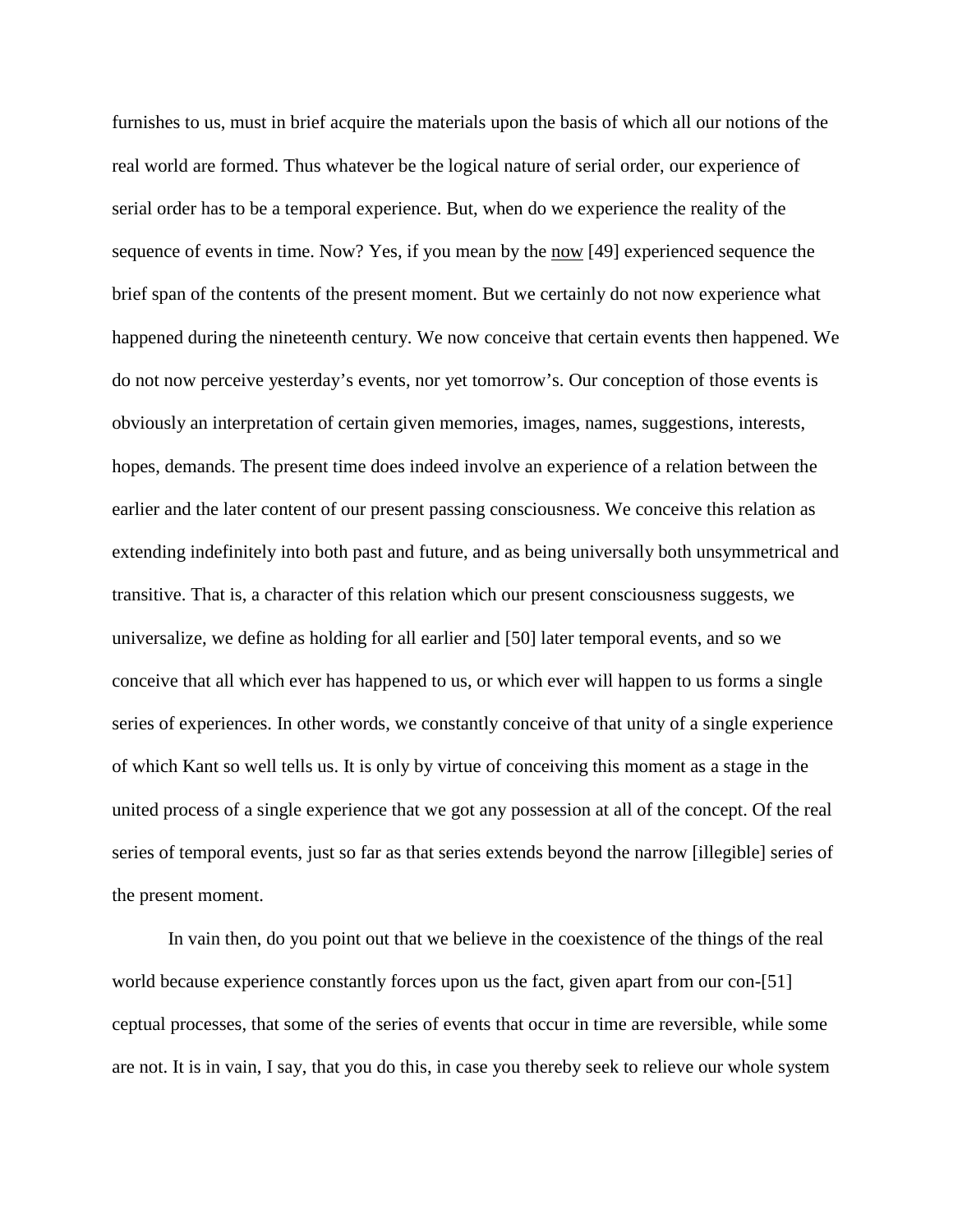of human experience of its character of being a system that [illegible] we accept through and through [illegible] because the needs of our intelligent process of thoughtfully interpreting what is now given to us, force us to define our experience as a system processing [illegible] and to accept [illegible] because it comes to us merely from without, as a brute fact of an external order, but rather, because we are always engaged in interpreting the data of present experience from within the fold of our own idealizing activity. The fact is that we believe the real world to contain series, because without conceiving [52] series of facts we cannot make our present life as thinkers and as active beings intelligible to ourselves.

At any instant namely, we have something given to us, and we need to do something with this which is given. That is, the present datum means something to us, implies something, leads over to a deed of some sort, arouses a response, sets us at the business of idealizing its contents. And we proceed to idealize these contents by giving them a place in a system; and so any present datum can get a place in our attention only in case it somehow cooperates in our business of defining our own purpose as thinkers who conceive our world as a system. Now it happens that when we undertake to define these purposes of our thought. We do so by conceiving of series of [53] activities, and of data correlated to these activities. These conceived series of data and of activities, are the stuff out of which we weave our whole conception of reality. And the conceived reality therefore contains for us series, because we need to conceive that it does so.

So then over against the thesis that the real world in space and in time everywhere shows us facts serially arranged, we may and must set the equally verifiable thesis that the real world in space and time is never given to us as a directly experienced datum at any moment of our lives, but is always [54] conceived as a system of possible experience, or of experience not now our own; while this system we always now conceive in accordance with the present requirements of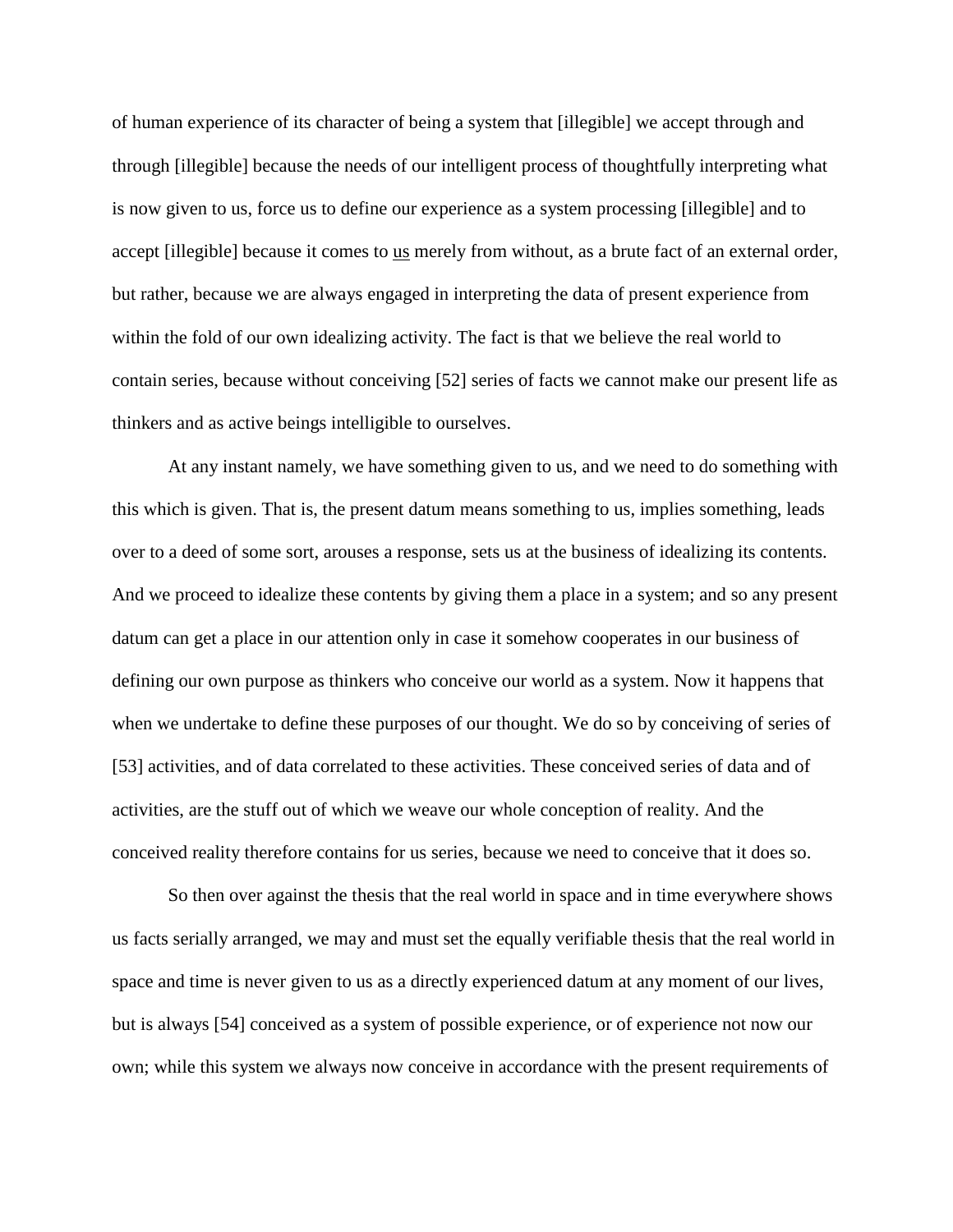our thoughtful activity. One of these present requirements, however, involves the conception of series of past and future experience, and of endlessly numerous ranges of possible experience. Hence we conceive the real world as a system of serial orders of data. We conceive some of these serial orders as essentially (54a) reversible, and some as not reversible. The reversible series in their totality constitute that realm of actual or of possible experience which we most commonly conceive as the world in space. The irreversible series especially characterize the world of time-sequence. But that we thus at any moment conceive our world, or that in any other way we conceive series and levels as present in it, is due, at each instant, to the thoughtful interests which then and there determine the fashions of our conceptual activity. [55] What applies to the spatial and temporal order in general, applies equally well to the special ranges of serial orders, and of levels, such as the series and levels involved in the doctrine of evolution, or those involved in Mendelief's arrangement of the chemical elements. All such objects are to any human thinker, when he thinks, not in their wholeness, presented contents of his experience of reality. They are conceived objects, which he conceives thus because by conceiving them thus he gives to the conceived system of our human experience [56] systematic order and wholeness. All such objects then express our human conceptual needs, as we define those needs at any moment of our experience.

V.

So much in general for the thesis that the use of the conceptions of series and the level in our sciences is due to the needs of our thought in its undertaking to conceive our experience as a system.

In fact, how can you undertake to conceive your present experience as a stage or as a transitional phase [57] in a system of experience. Only, of course, by conceiving, as you always